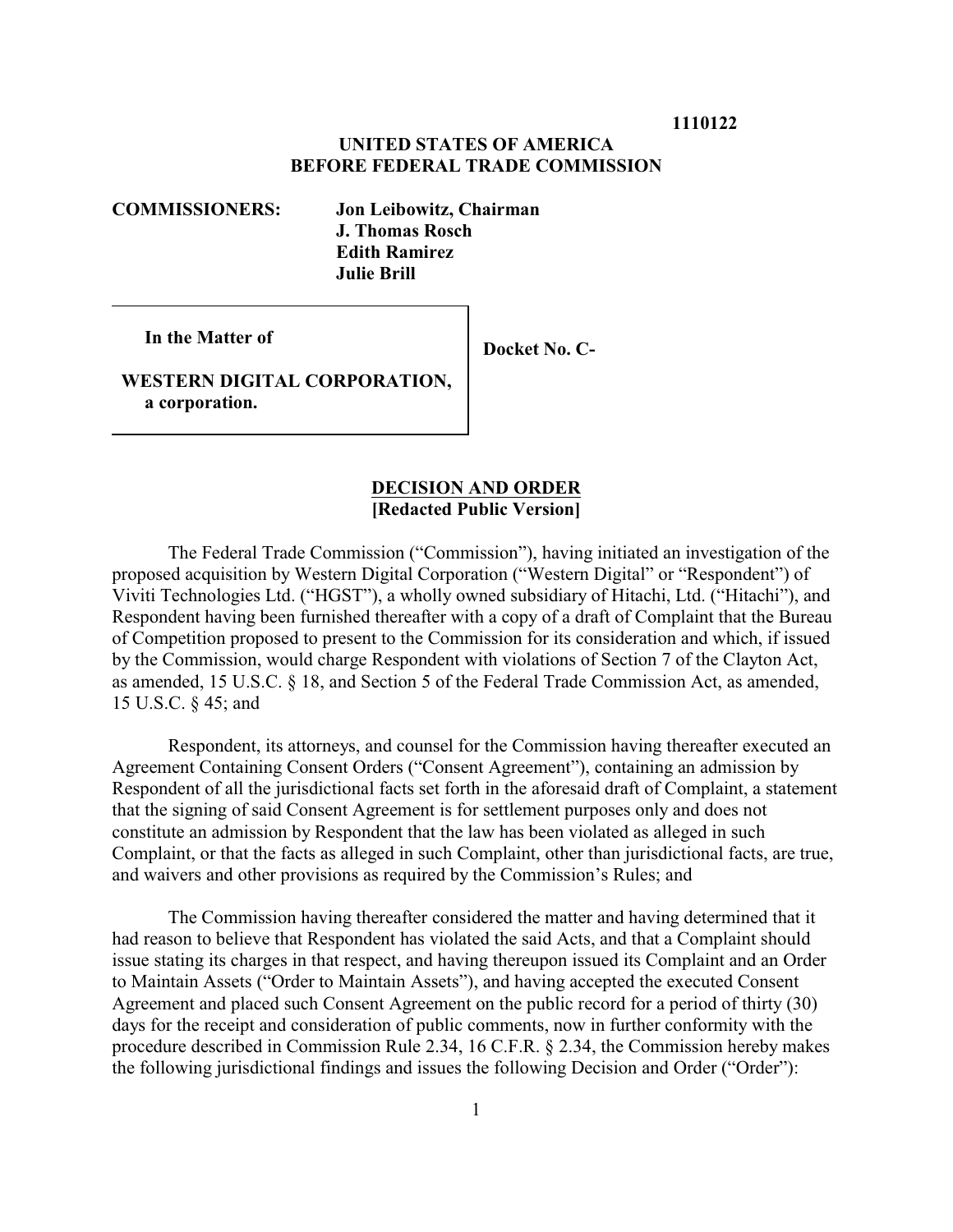- 1. Respondent Western Digital Corporation is a corporation organized, existing and doing business under and by virtue of the laws of the State of Delaware with its office and principal place of business located at 3355 Michelson Drive, Irvine, California 92612.
- 2. The Federal Trade Commission has jurisdiction of the subject matter of this proceeding and of Respondent, and the proceeding is in the public interest.

## **ORDER**

#### **I.**

**IT IS ORDERED** that, as used in this Order, the following definitions shall apply:

- A. "Western Digital" means Western Digital Corporation, its directors, officers, employees, agents, representatives, successors, and assigns; and its joint ventures, subsidiaries, divisions, groups and affiliates controlled by Western Digital (including, after the Acquisition Date, HGST), and the respective directors, officers, employees, agents, representatives, successors, and assigns of each.
- B. "Hitachi" means Hitachi, Ltd., a corporation organized, existing, and doing business under and by virtue of the laws of Japan, with its headquarters address at 6-6 Marunouchi 1 chome, Chiyoda-ku, Tokyo, 100-8280, Japan. HGST is a wholly owned subsidiary of Hitachi, Ltd.
- C. "HGST" means Viviti Technologies Ltd. ("HGST"), a corporation organized, existing, and doing business under and by virtue of the laws of the Republic of Singapore, with its headquarters address at 3403 Yerba Buena Road, San Jose, California 95135.
- D. "Commission" means the Federal Trade Commission.
- E. "3.5 Inch HDD" means a three and a half (3.5) inch wide fixed, re-writeable, magnetic data storage device with one or more flat, circular platters coated with a magnetically sensitive material, enclosed in a vacuum sealed case with recording heads, used for the purpose of storing and retrieving electronic data.
- F. "3.5 Inch HDD Manufacturing Assets" means the manufacturing equipment, machinery, tools, and other parts primarily related to the fully configured production lines for the production of 3.5 Inch HDD Products including, but not limited to:
	- 1. sixteen (16) Primary Production Lines used to manufacture 3.5 Inch HDDs at the Shenzhen Facility;
	- 2. four (4) Re-Work lines used to disassemble 3.5 Inch HDDs at the Shenzhen Facility; and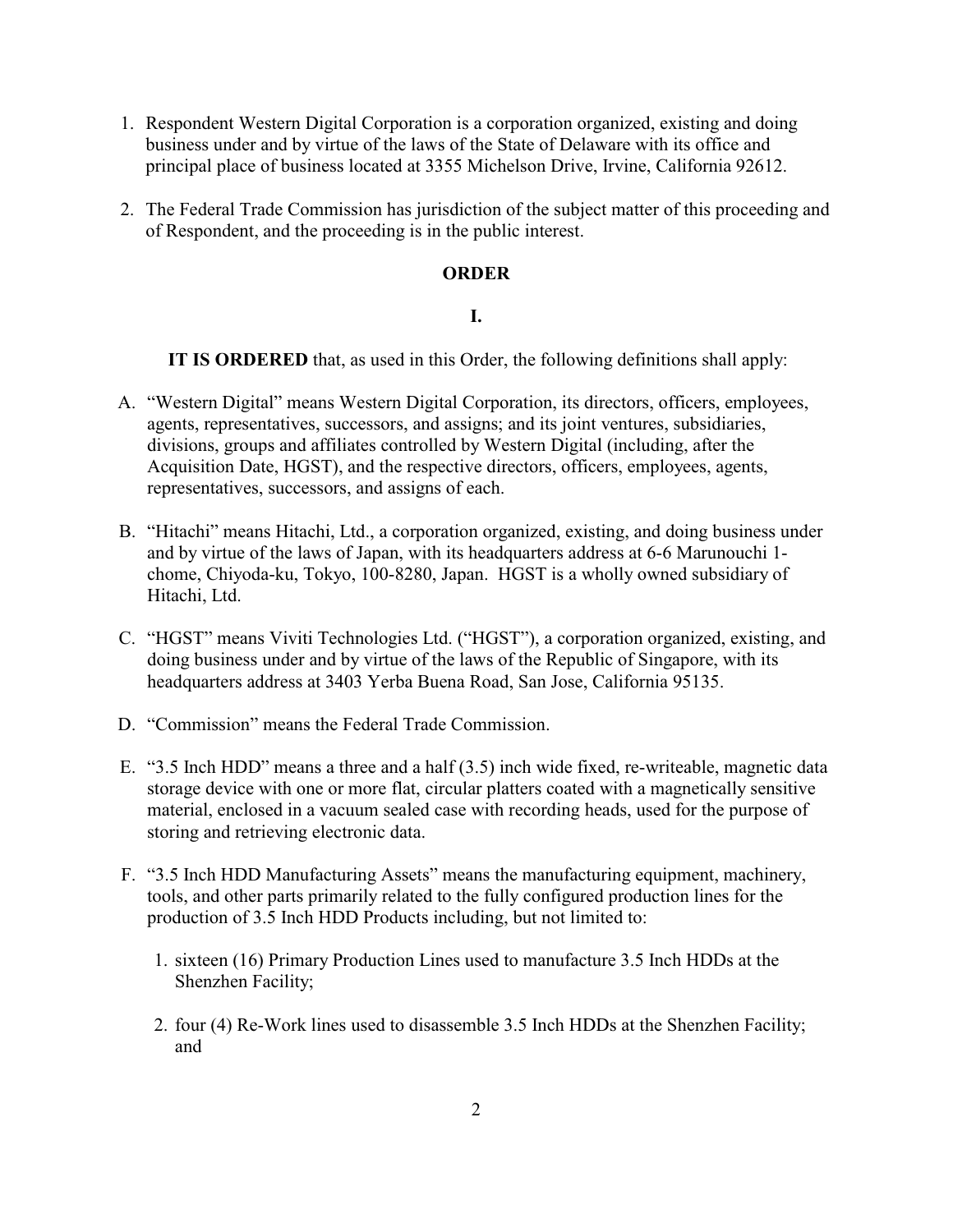3. at the Acquirer's option, the Shenzhen Facility Option Assets.

- G. "3.5 Inch HDD Product(s)" means the HGST *Mars* product lines for 3.5 Inch HDDs with one, two, or three platters, used in non-portable desktops and tower personal computers.
- H. "3.5 Inch HDD Products Business" means the research, development, manufacture, distribution, finishing, packaging, marketing, sale, storage and transport of 3.5 Inch HDD Products by HGST before the Acquisition Date, including any contracts, agreements or other arrangements by HGST with any Person to provide any such research, development, manufacture, distribution, finishing, packaging, marketing, sale, storage or transport.
- I. "3.5 Inch HDD Products Business Assets" means the following assets primarily related to the 3.5 Inch HDD Products Business:
	- 1. the 3.5 Inch HDD Manufacturing Assets;
	- 2. the 3.5 Inch HDD Products Business Records;
	- 3. the 3.5 Inch HDD Products Intellectual Property License; and
	- 4. the 3.5 Inch HDD Products Patents License.
- J. "3.5 Inch HDD Products Business Employee(s)" means any employee whose duties primarily related to the 3.5 Inch HDD Products Business at any time during the twelve (12) month period prior to the Closing Date.
- K. "3.5 Inch HDD Products Business Firewalled Employees" means:
	- 1. all employees at the Shenzhen Facility whose duties involve the contract manufacture of the 3.5 Inch HDD Products for the Acquirer;
	- 2. all 3.5 Inch HDD Products Business Key Employees;
	- 3. all employees of Respondent seconded to the Acquirer during the Transition Services Period;
	- 4. all employees of Respondent whose duties involve the supply of Heads and/or Media to the Acquirer; and
	- 5. all employees of Respondent with access to Confidential Business Information related to the 3.5 Inch HDD Products whose duties relate to Respondent's own 3.5 Inch HDD business.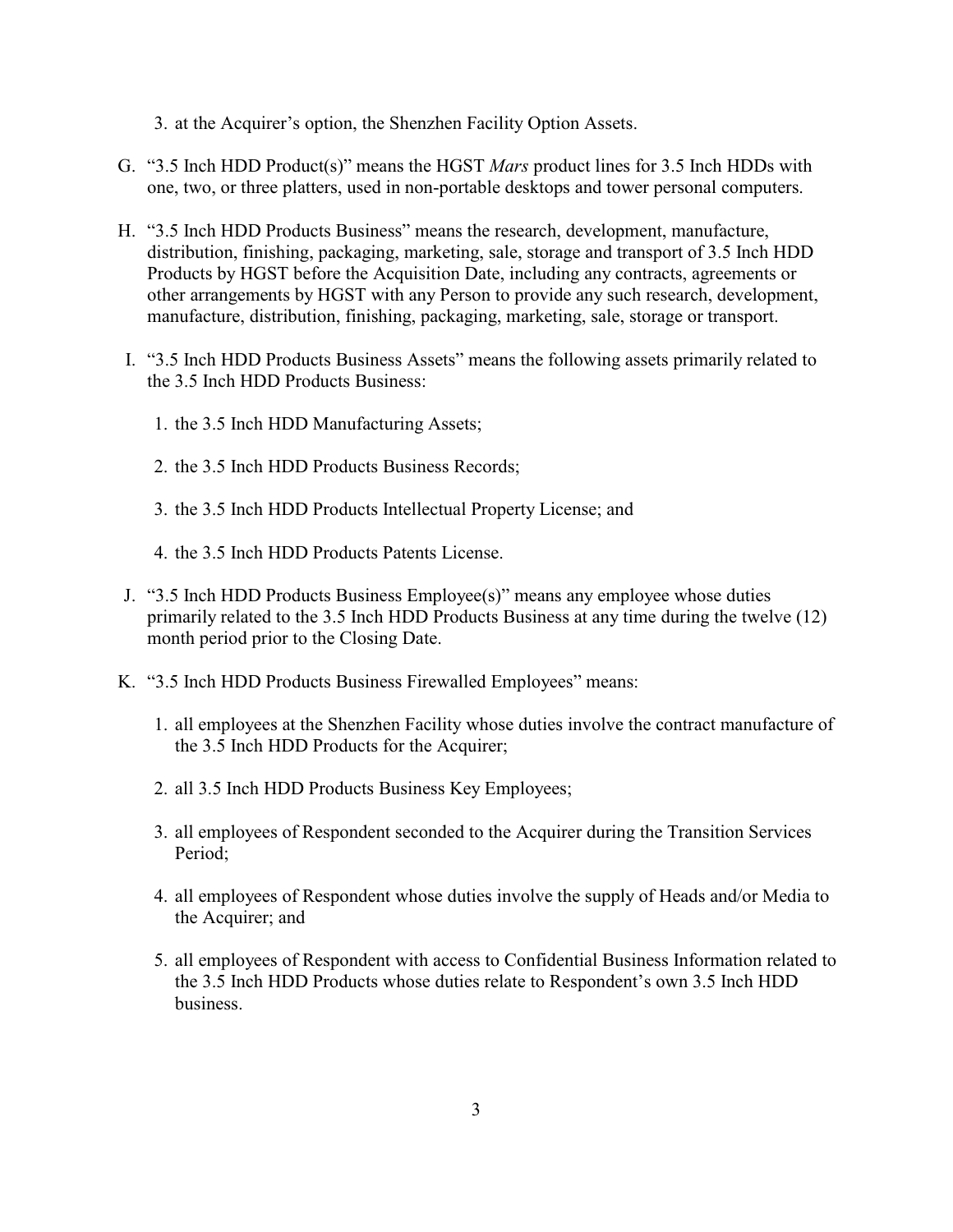- L. "3.5 Inch HDD Products Business Key Employee(s)" means an employee designated by the Acquirer as a Product Manager, a Design Manager, a Manufacturing Manager, and a Quality Assurance Manager.
- M. "3.5 Inch HDD Products Business Records" means (i) all documents and records (including all electronic records and files wherever stored) that are exclusively used in the 3.5 Inch HDD Products Business and (ii) copies of all documents and records (including all electronic records and files wherever stored) that are primarily related to 3.5 Inch HDD Products Business including, without limitation:
	- 1. all documents and information related to employees, contractors, and others employed or contracted by Respondent whose duties primarily relate to the 3.5 Inch HDD Products Business;
	- 2. all Software primarily related to 3.5 Inch HDD Products; and
	- 3. all 3.5 Inch HDD Products Manufacturing Documents.
- N. "3.5 Inch HDD Products Business Divestiture Agreement" means:
	- 1. the WD-Toshiba Asset Purchase Agreement; or
	- 2. any agreement that receives the prior approval of the Commission between Respondent (or a Divestiture Trustee) and an Acquirer for the divestiture of the 3.5 Inch HDD Products Business entered into pursuant to Paragraph II (or Paragraph IV) of this Order, and any attachments, amendments, exhibits, and schedules related thereto.
- O. "3.5 Inch HDD Products Contract Manufacturing Agreement" means:
	- 1. the Manufacturing Agreement by and between Toshiba Corporation, Hitachi Global Storage Products (Shenzhen) Co. Ltd., and Western Digital Corporation, dated on the Closing Date, and any attachments, amendments, exhibits, and schedules related thereto as of the Closing Date. This Manufacturing Agreement is attached to this Order and contained in non-public Appendix A; or
	- 2. any agreement that receives the prior approval of the Commission between Respondent (or a Divestiture Trustee) and an Acquirer for the supply of 3.5 Inch HDD Products entered into pursuant to Paragraph II (or Paragraph IV) of this Order, and any attachments, amendments, exhibits, and schedules related thereto.
- P. "3.5 Inch HDD Products Intellectual Property License" means a worldwide, fully paid-up, perpetual, non-revocable and royalty-free license(s) to all documents, Intellectual Property and Know-How primarily related to 3.5 Inch HDD Products in a manner and form substantially similar to the WD-Toshiba License Agreement; *provided, however,* the 3.5 Inch HDD Products Intellectual Property License(s) does not include (i) corporate names or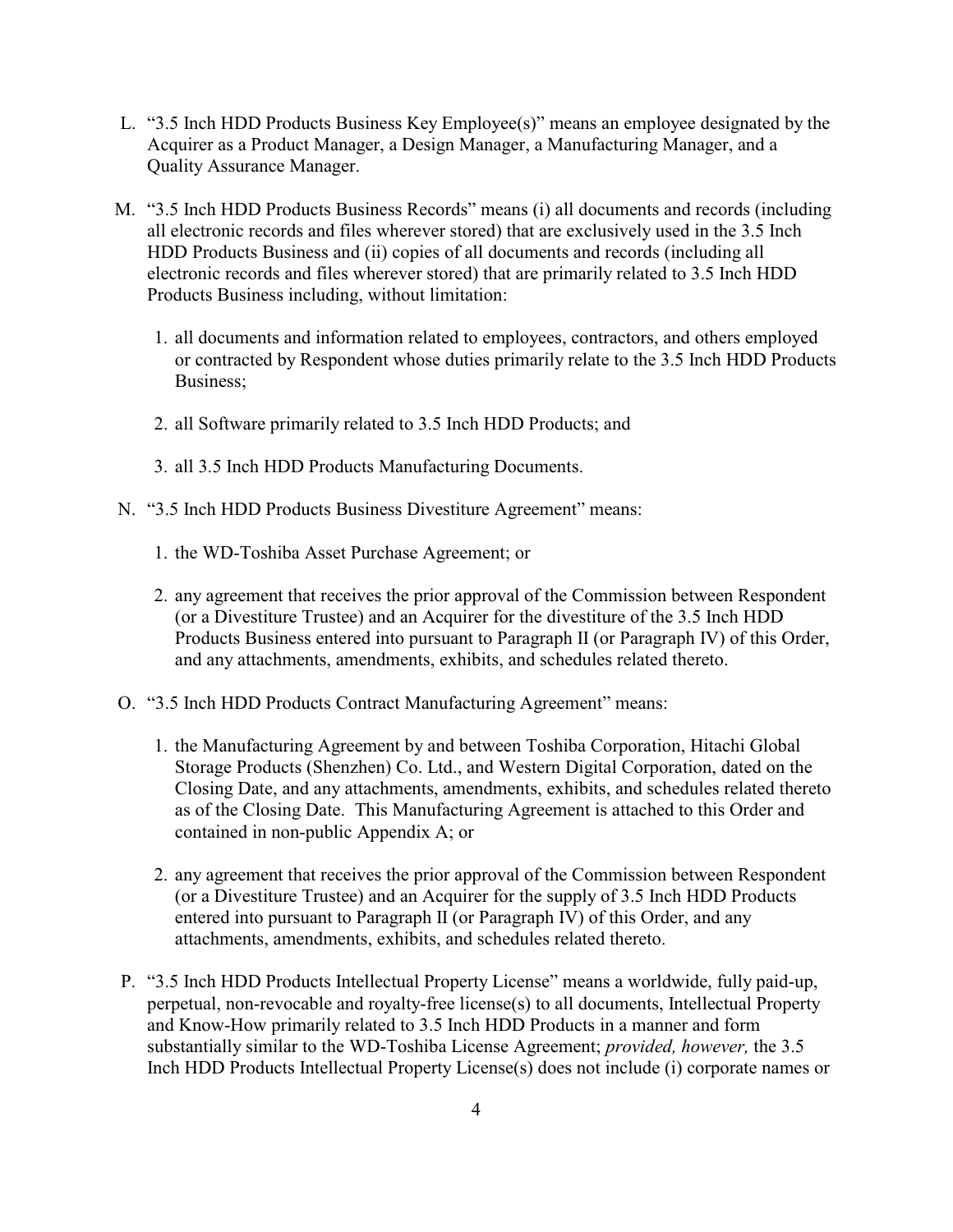corporate trade dress of "WD," "HGST," or "Hitachi," or any other trademark, trade dress, or corporate name, or (ii) patents owned by Respondent.

- Q. "3.5 Inch HDD Products Manufacturing Documents" means the books, records, files and other documentation, including electronic copies, primarily related to the research, development, production, manufacturing or testing of 3.5 Inch HDD Products including, but not limited to, tooling documentation, specifications, schematics, product designs, failure analysis data, quality data, and qualification data.
- R. "3.5 Inch HDD Products Input Supply Agreement(s)" means:
	- 1. the Head Supply Agreement;
	- 2. the Media Supply Agreement; or
	- 3. any agreement that receives the prior approval of the Commission between Respondent (or a Divestiture Trustee) and the Acquirer for the supply of Heads or Media necessary for the manufacture of 3.5 Inch HDD Products.
- S. "3.5 Inch HDD Products Patents License" means a worldwide, fully paid-up, perpetual, non-revocable, non-exclusive license to all WD or HGST patents used or useful in making, using, or selling HDDs that are issued or have a first effective filing date on or before September 29, 2017 in a manner and form substantially similar to the Toshiba Cross-License Agreement; *provided, however,* the 3.5 Inch HDD Products Patents License shall not include design patents.
- T. "Acquirer" means the following:
	- 1. Toshiba; or
	- 2. a Person approved by the Commission to acquire particular assets or rights that Respondent is required to assign, grant, license, divest, transfer, deliver, or otherwise convey pursuant to this Order.
- U. "Acquisition" means the acquisition of Viviti Technologies Ltd. by Western Digital as contemplated by the Stock Purchase Agreement by and among Hitachi, Ltd., Viviti Technologies Ltd., Western Digital Corporation, and Western Digital Ireland, Ltd., dated March 7, 2011, and all attachments, amendments, exhibits, and schedules related thereto.
- V. "Acquisition Date" means the date on which the Acquisition occurs.
- W. "Closing Date" means the date on which the Respondent (or a Divestiture Trustee) consummates a transaction to assign, grant, license, divest, transfer, deliver, or otherwise convey assets or rights related to the 3.5 Inch HDD Products Business to an Acquirer pursuant to this Order.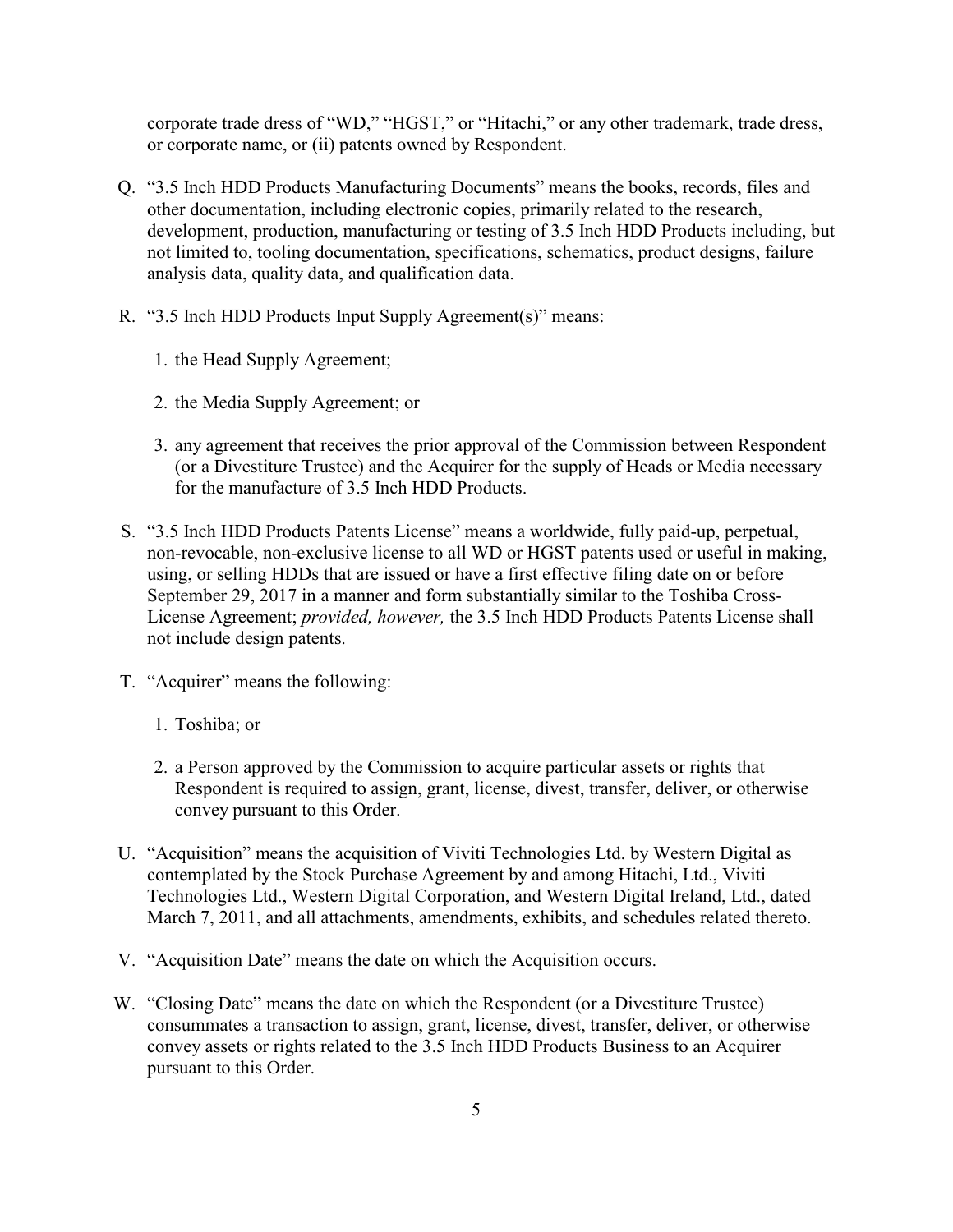- X. "Confidential Business Information" means all information owned by, or in the possession or control of, Respondent that is not in the public domain and that is directly related to the operation and management of the 3.5 Inch HDD Products Business including, but not limited to, information related to the cost, supply, sales, sales support, customers, contracts, research, development, distribution and marketing of 3.5 Inch HDD Products; *provided, however,* this provision shall not include:
	- 1. information that subsequently falls within the public domain through no violation of this Order;
	- 2. information that Respondent develops or obtains independently, without violating any applicable law or this Order; and
	- 3. information that becomes known to Respondent from a Third Party not in breach of applicable law or other confidentiality obligation.
- Y. "Design Manager" means an employee of Respondent, designated by the Acquirer, who has managerial or supervisory duties, in whole or in part, in the research or design of 3.5 Inch HDD Products within the twelve (12) month period immediately prior to the Closing Date, and may be an individual identified in Confidential Appendix B.
- Z. "Direct Cost" means a cost not to exceed the cost of labor, material, travel and other expenditures to the extent the costs are directly incurred to provided the relevant assistance or service.
- AA. "Divestiture Trustee" means the person appointed to act as trustee by the Commission pursuant to Paragraph IV of this Order.
- BB. "Employee Access Period" means the later of:
	- 1. one hundred fifty (150) days from the Closing Date; or
	- 2. the date that is sixty (60) days after the date the Acquirer transfers six (6) Primary Production Lines and such lines have been qualified as provided in the Transition Services Agreement Schedule 2.01 Part D.
- CC. "Geographic Territory" means worldwide.
- DD. "Government Entity" means any Federal, state, local or non-U.S. government, or any court, legislature, government agency, or government commission, or any judicial or regulatory authority of any government.
- EE. "Heads" means the components of 3.5 Inch HDDs that move above the Media and are used to write data onto Media by transforming an electrical current into a magnetic field and to read data from Media by transforming a magnetic field into an electrical current.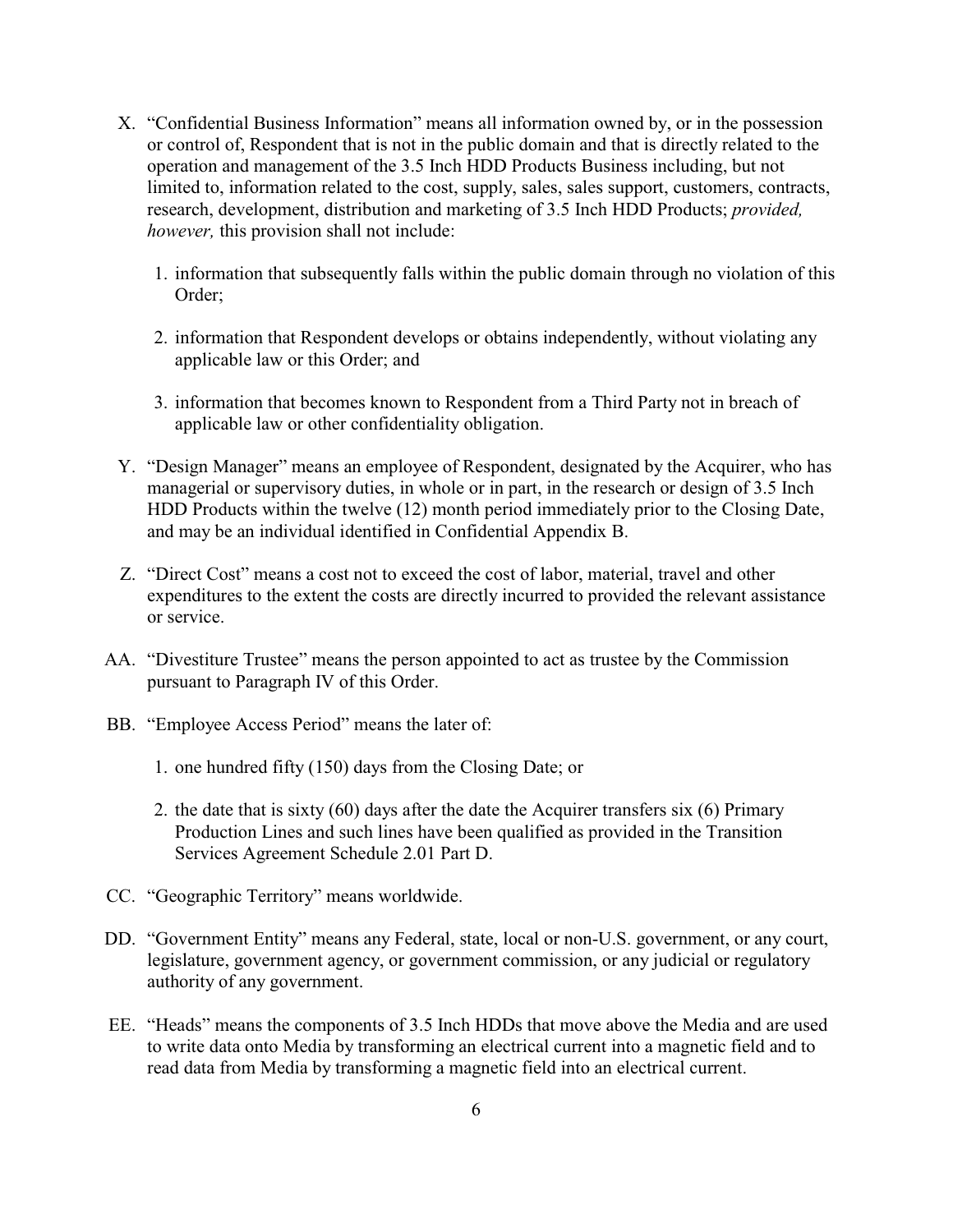- FF. "Heads Supply Agreement" means the Heads Supply Agreement by and between Toshiba Corporation, Western Digital (Malaysia) SDN BHD, Western Digital Corporation, dated on the Closing Date, and any attachments, amendments, exhibits, and schedules related thereto. This Heads Supply Agreement is attached to this order and contained in non-public Appendix C.
- GG. "Intellectual Property" means any type of intellectual property, including without limitation, patents, copyrights, trademarks, trade dress, trade secrets, techniques, data, inventions, practices, methods and other confidential or proprietary technical, business, research, or development information.
- HH. "Interim Monitor" means any monitor appointed pursuant to Paragraph III of this Order.
	- II. "Know-How" means all knowledge, information and know-how in the possession of Respondent or within the knowledge of any employee or consultant of Respondent on or before the Closing Date that relates to the 3.5 Inch HDDs Products.
	- JJ. "Law" means all laws, statutes, rules, regulations, ordinances, and other pronouncements by any Government Entity having the effect of law.
- KK. "Manufacturing Period" means the period beginning on the Closing Date and ending on the later of:
	- 1. one (1) year after the Closing Date; or
	- 2. the date the Acquirer transfers twelve (12) Primary Production Lines and such lines have been qualified as provided in the Transition Services Agreement Schedule 2.01 Part D.
- LL. "Manufacturing Manager" means an employee of Respondent, designated by the Acquirer, who has managerial or supervisory duties, in whole or in part, in the manufacture or production of 3.5 Inch HDD Products within the twelve (12) month period immediately prior to the Closing Date, and may be an individual identified in Confidential Appendix B.
- MM. "Media" means the components of 3.5 Inch HDDs that consist of a flat, circular platter coated with a magnetically sensitive material used for storing electronic data.
- NN. "Media Supply Agreement" means the Media Supply Agreement by and between Toshiba Corporation, WD Media (Malaysia) SDN, and Western Digital Corporation, dated on the Closing Date, and any attachments, amendments, exhibits, and schedules related thereto. This Media Supply Agreement is attached to this order and contained in non-public Appendix D.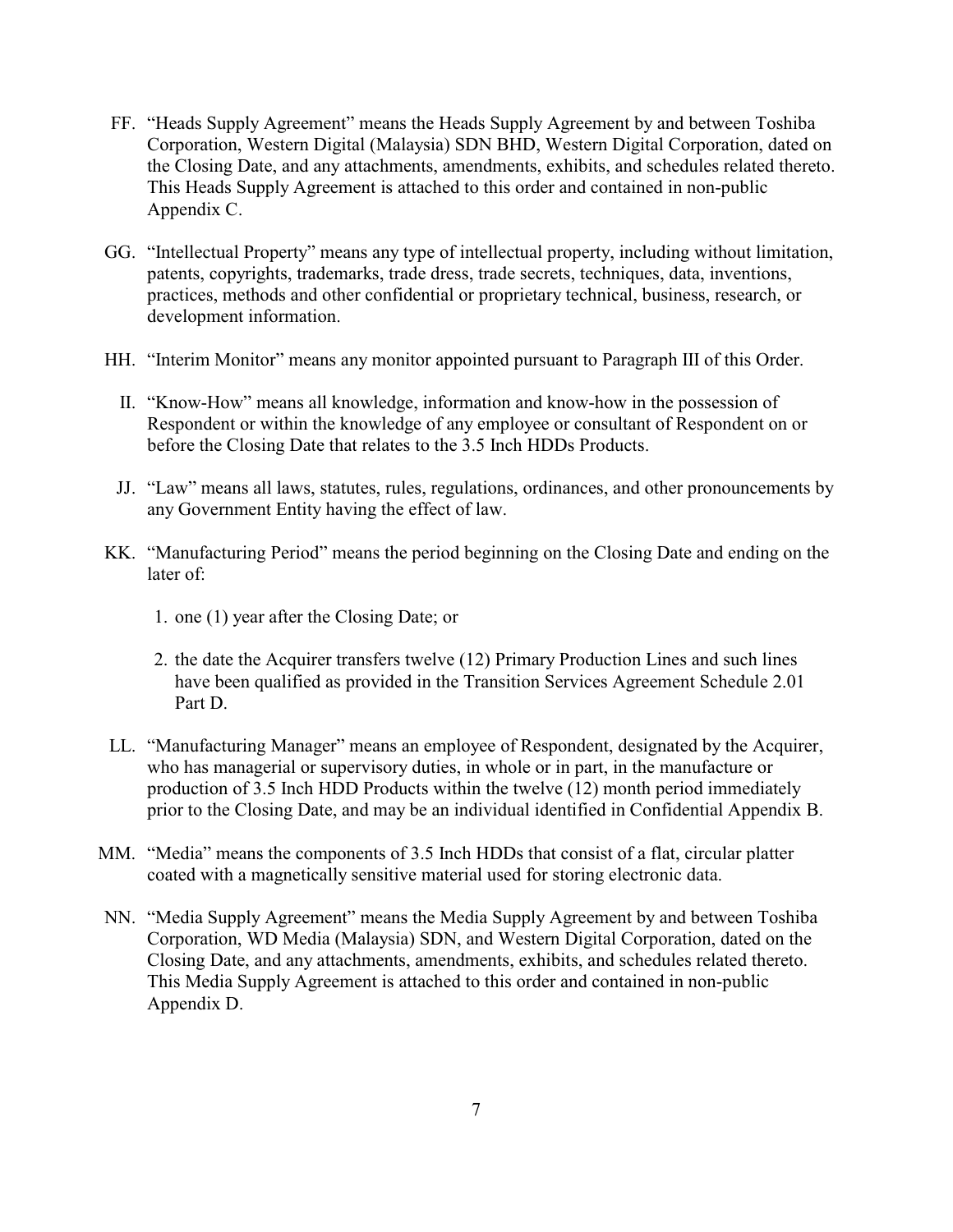- OO. "Monitor Agreement" means the Monitor Agreement dated February 26, 2012, between ING Financial Markets LLC, and Western Digital Corporation. The Monitor Agreement is attached as Appendix E to this Order.
- PP. "Order to Maintain Assets" means the Order to Maintain Assets incorporated into and made a part of the Agreement Containing Consent Orders.
- QQ. "Person" means any individual, partnership, joint venture, firm, corporation, association, trust, unincorporated organization, or other business or government entity, and any subsidiaries, divisions, groups or affiliates thereof.
- RR. "Primary Production Lines" means prime production lines used to manufacture and test HDDs as referenced in Section 1.01(b)(i) of the disclosure schedule to the WD-Toshiba Asset Purchase Agreement.
- SS. "Product Manager" means an employee of Respondent, designated by the Acquirer, who has managerial or supervisory duties, in whole or in part, in the management of a HDD product line within the twelve (12) month period immediately prior to the Closing Date, and may be an individual identified in Confidential Appendix B.
- TT. "Quality Assurance Manager" means employee of Respondent, designated by the Acquirer, who has managerial or supervisory duties, in whole or in part, in the testing or quality assurance of 3.5 Inch HDD Products within the twelve (12) month period immediately prior to the Closing Date, and may be an individual identified in Confidential Appendix B.
- UU. "Remedial Agreement(s)" means:
	- 1. any agreement between Respondent and an Acquirer that is specifically referenced and attached to this Order, including all amendments, exhibits, attachments, agreements, and schedules thereto, related to the relevant assets or rights to be assigned, granted, licensed, divested, transferred, delivered, or otherwise conveyed, and that has been approved by the Commission to accomplish the requirements of the Order in connection with the Commission's determination to make this Order final; and/or
	- 2. any agreement between Respondent and an Acquirer (or between a Divestiture Trustee and an Acquirer) that has been approved by the Commission to accomplish the requirements of this Order, including all amendments, exhibits, attachments, agreements, and schedules thereto, related to the relevant assets or rights to be assigned, granted, licensed, divested, transferred, delivered, or otherwise conveyed, and that has been approved by the Commission to accomplish the requirements of the Order.
- VV. "Reserved Capacity" means productive capacity that Respondent is obligated to reserve on behalf of the Acquirer including, at a minimum: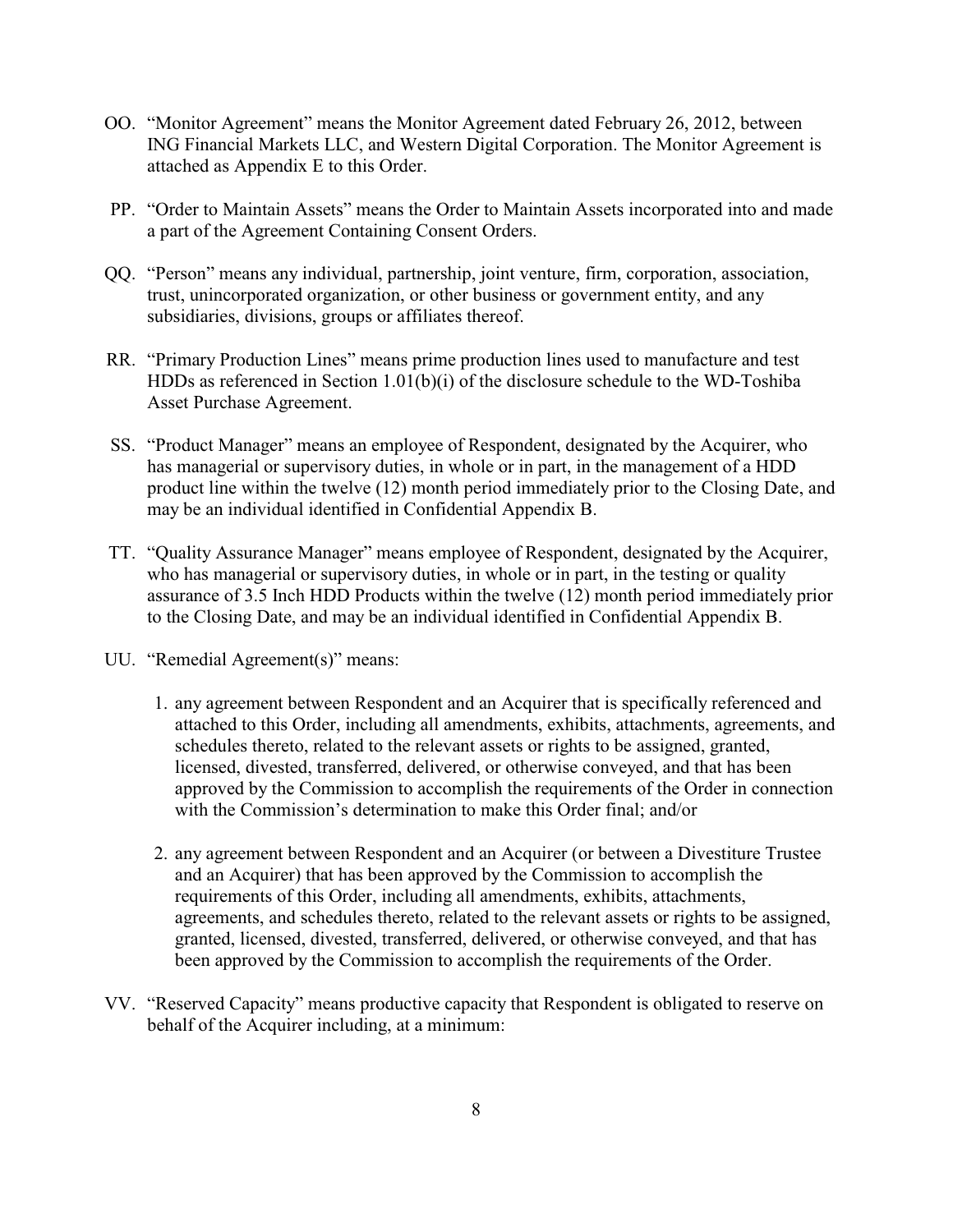- 1. for 3.5 Inch HDD Products, the capacity of ten (10) fully configured Primary Production Lines; *provided, however,* that after the Rolling Manufacturing Asset Transfer Date, Respondent may reduce the number of lines on a rolling basis to enable the transfer of lines; and
- 2. for Heads and/or Media, the capacity to supply fifty (50) percent of Heads and/or Media that is required to support the number of 3.5 Inch HDD Products produced from sixteen (16) fully configured Primary Production Lines; *provided, however,* Respondent shall also reserve the capacity to supply fifty (50) percent of Heads and/or Media that is required to support the number of 3.5 Inch HDD Products produced from any of the six (6) additional fully configured primary production lines from the Shenzhen Option Assets that are purchased by the Acquirer.
- WW. "Re-Work Lines" means re-work production lines used to disassemble HDDs as referenced in Section 1.01(b)(i) of the disclosure schedule to the WD-Toshiba Asset Purchase Agreement.
- XX. "Rolling Manufacturing Asset Transfer Date" means the date the Acquirer has transferred six (6) Primary Production Lines to a new location and such lines have been qualified as provided in the Transition Services Agreement Schedule 2.01 Part D.
- YY. "Shenzhen Facility" means Hitachi's production plant located at 119-121, Block 1, International Commerce Centre, 1001 Honghua Road, Futian Free Trade Zone, Shenzhen, China, used primarily for the manufacture of 3.5 Inch HDDs for use in desktop and consumer electronics including, without limitation, real estate, buildings, warehouses, storage facilities, structures, manufacturing equipment, other equipment, machinery, tools, spare parts, personal property, furniture, fixtures, supplies and other tangible property.
- ZZ. "Shenzhen Facility Option Assets" means the following assets as referenced in Schedule 2.10 of the disclosure schedule to the WD-Toshiba Asset Purchase Agreement:
	- 1. the six (6) additional production lines used to manufacture HDDs at the Shenzhen Facility; and
	- 2. the two (2) additional re-work lines used to disassemble HDDs at the Shenzhen Facility.
- AAA. "Software" means any and all computer programs in both source and object code form, including all modules, routines and sub-routines thereof and all related source and other preparatory materials including functional specifications and programming specifications, programming languages, algorithms, flow charts, logic diagrams, orthographic representations, file structures, coding sheets, coding and manuals or other documentation related thereto.
- BBB. "Supply Cost" means: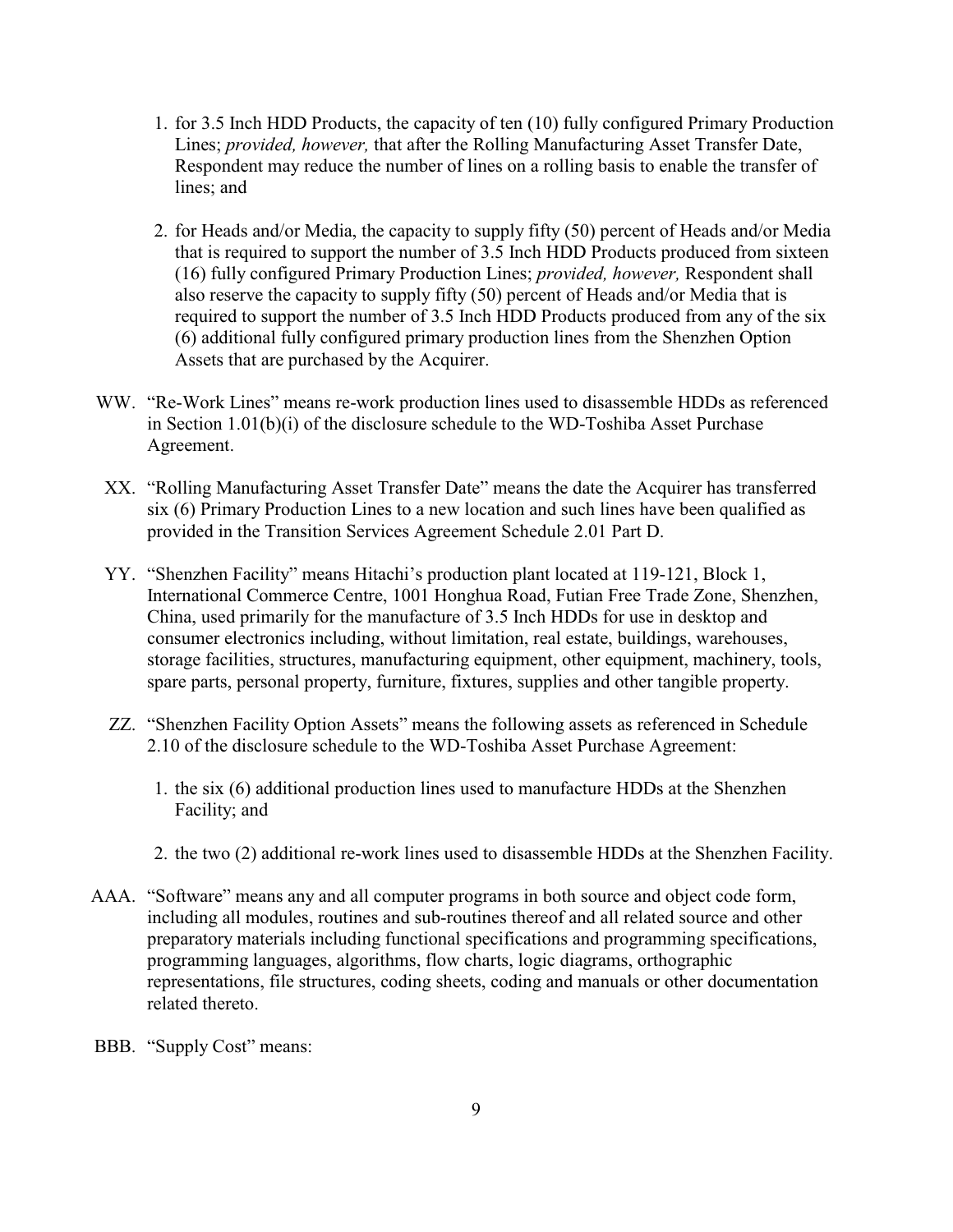- 1. for 3.5 Inch HDD Products, the transfer price as determined under the 3.5 Inch HDD Products Contract Manufacturing Agreement; or
- 2. for Heads and/or Media, the price as determined under the 3.5 Inch HDD Products Input Supply Agreement(s).
- CCC. "Third Party(ies)" means any non-governmental Person other than Respondent or the Acquirer.
- DDD. "Toshiba" means Toshiba Corporation, a corporation organized, existing, and doing business under and by virtue of the laws of Japan, with its headquarters address at 1-1, Shibaura 1-chrome, Minato-Ku, Tokyo 105-8001, Japan. Toshiba America Electronic Components Inc., is a wholly owned subsidiary of Toshiba Corporation, with its principal office at 19900 MacArthur Boulevard, Suite 400, Irvine, California 92612.
- EEE. "Toshiba Cross-License Agreement" means the Form of Amended and Restated Patent Cross-License Agreement by and between Toshiba Corporation and Western Digital Technologies, Inc., dated on the Closing Date, and any attachments, amendments, exhibits, and schedules related thereto. This Toshiba Cross-License Agreement is attached to this order and contained in non-public Appendix F.
- FFF. "Transfer Period" means the period beginning on the Closing Date and ending on the later of:
	- 1. one (1) year after Closing Date; or
	- 2. the date the Acquirer transfers sixteen (16) Primary Production Lines and such lines have been qualified as provided in the Transition Services Agreement Schedule 2.01 Part D.
- GGG. "Transition Services Agreement" means:
	- 1. the Transition Services Agreement by and between Western Digital Corporation and Toshiba Corporation, dated on the Closing Date, and any attachments, amendments, exhibits, and schedules related thereto. This Transition Services Agreement is attached to this order and contained in non-public Appendix G; or
	- 2. any agreement that receives the prior approval of the Commission between Respondent (or a Divestiture Trustee) and an Acquirer for the provision of transition services related to the divestiture of the 3.5 Inch HDD Products Business entered into pursuant to Paragraph II (or Paragraph IV) of this Order, and any attachments, amendments, exhibits, and schedules related thereto.
- HHH. "Transition Services Period" means the period beginning on the Closing Date and ending on the later of: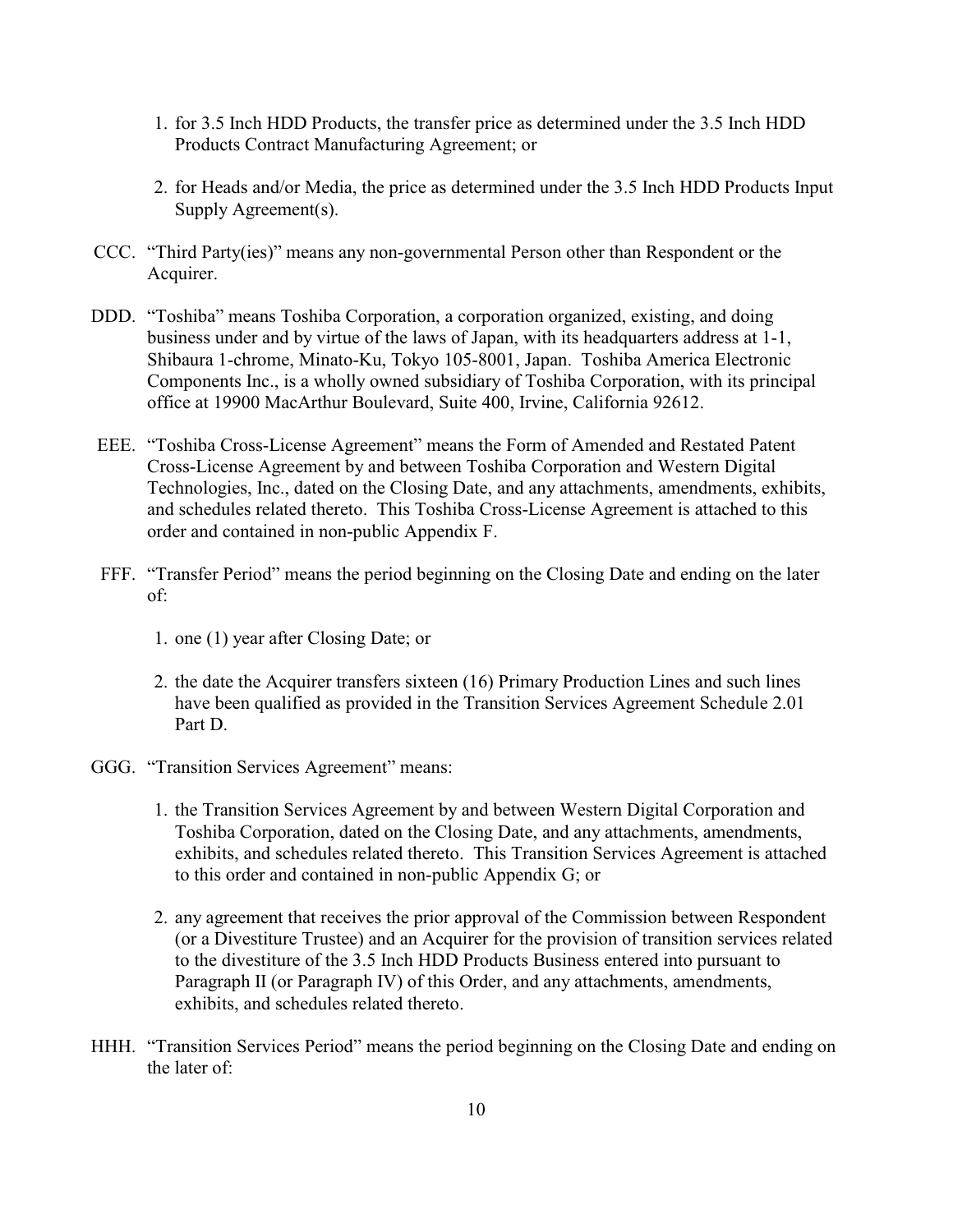- 1. the end of the Transfer Period; or
- 2. if the Acquirer purchases the Shenzhen Facility Option Assets, the date the Acquirer transfers the Shenzhen Facility Option Assets and such lines have been qualified as provided in the Transition Services Agreement Schedule 2.01 Part D.
- III. "WD-Toshiba Asset Purchase Agreement" means the Asset Purchase Agreement by and between Western Digital Corporation and Toshiba Corporation, dated January 20, 2012, and any attachments, amendments, exhibits, and schedules related thereto. This Asset Purchase Agreement is attached to this order and contained in non-public Appendix H.
- JJJ. "WD-Toshiba License Agreement" means the Form of Intellectual Property License and Sublicense Agreement by and between Western Digital Technologies, Inc., Hitachi Global Storage Technology Netherlands BV, and Toshiba Corporation, dated on the Closing Date, and any attachments, amendments, exhibits, and schedules related thereto. This WD-Toshiba License Agreement is attached to this order and contained in non-public Appendix I.

## **II.**

#### **IT IS FURTHER ORDERED** that:

A. Not later than fifteen (15) days after the Acquisition Date, Respondent shall divest, license, transfer and/or grant absolutely, and in good faith, the 3.5 Inch HDD Products Business Assets to Toshiba pursuant to and in accordance with the 3.5 Inch HDD Products Business Divestiture Agreement, the 3.5 Inch HDD Products Patents License, and the 3.5 Inch HDD Products Business Intellectual Property License (which agreements shall not limit or contradict, or be construed to vary from or contradict, the terms of this Order), and each such agreement, if it becomes a Remedial Agreement related to the 3.5 Inch HDD Products Business Assets is incorporated by reference into this Order and made a part hereof;

*provided, however*, that this period may be extended by up to fifteen (15) days, if necessary, to permit Respondent to obtain prior approval of the Remedial Agreements from all Government Entities, *so long as* Respondent divests, licenses, transfers and/or grants the 3.5 Inch HDD Products Business Assets as required by this Order within five (5) days of obtaining all such approvals;

*provided further, however,* if, at the time the Commission determines to make this Order final, the Commission notifies Respondent that Toshiba is not an acceptable Acquirer of the 3.5 Inch HDD Products Business Assets then Respondent shall immediately rescind the transaction with Toshiba, in whole or in part, as directed by the Commission, and shall divest, license, transfer and/or grant the 3.5 Inch HDD Products Business Assets within six (6) months from date of determination, absolutely and in good faith, at no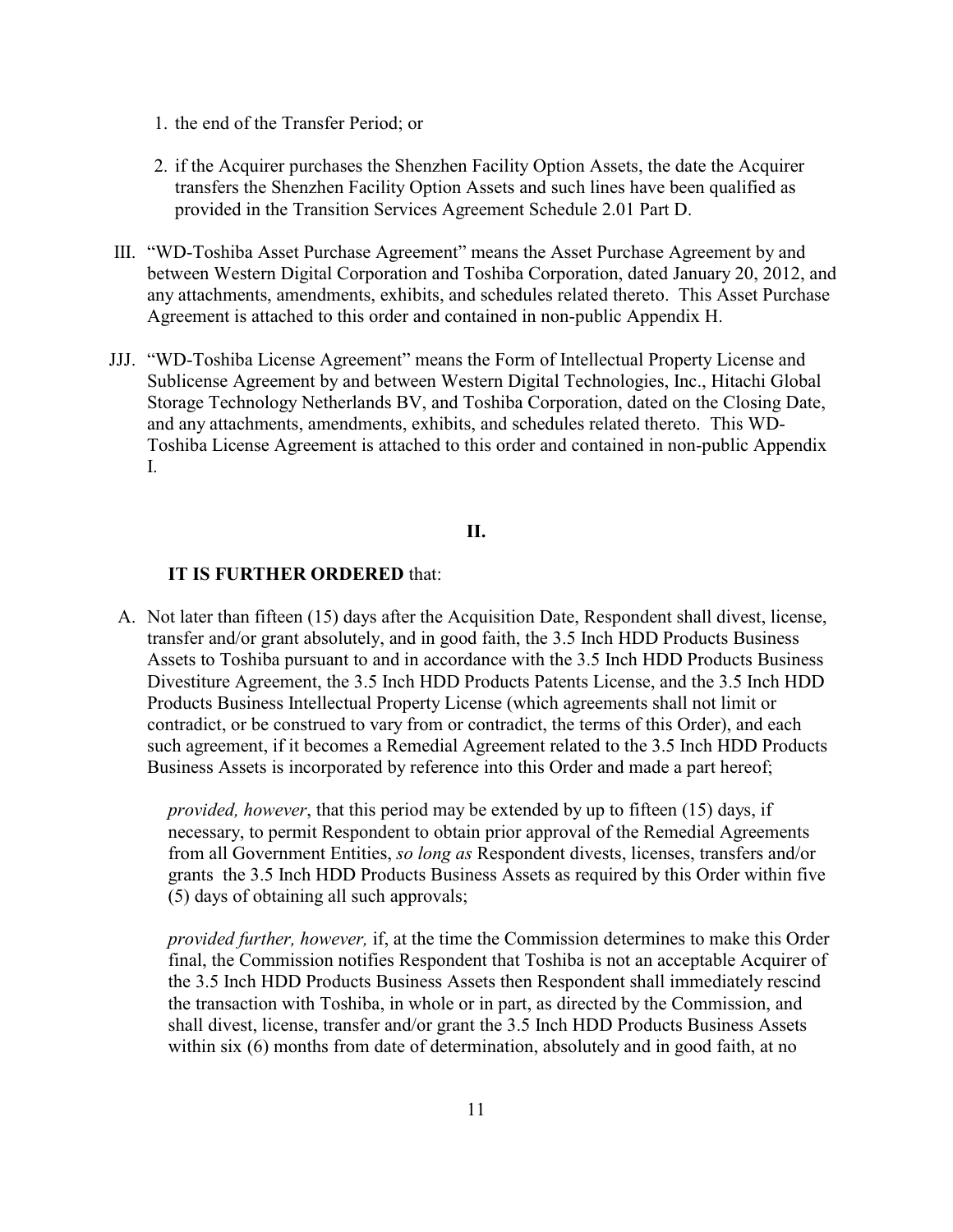minimum price, to an Acquirer that receives the prior approval of the Commission, and only in a manner that receives the prior approval of the Commission;

*provided further, however,* that if Respondent has complied with the terms of this Paragraph before the date on which this Order becomes final, and if, at the time the Commission determines to make this Order final, the Commission notifies Respondent that the manner in which the divestiture was accomplished is not acceptable, the Commission may direct Respondent or appoint the Divestiture Trustee, to effect such modifications to the manner of divestiture to Toshiba (including, but not limited to, entering into additional agreements or arrangements) as the Commission may determine are necessary to satisfy the requirements of this Order.

- B. At the Acquirer's option and upon reasonable notice, for the duration of the Manufacturing Period, Respondent shall supply 3.5 Inch HDD Products pursuant to a 3.5 Inch HDD Products Contract Manufacturing Agreement to allow the Acquirer, or a Third Party affiliated with the Acquirer, time sufficient to obtain all necessary Government Entity approvals and transfer the 3.5 Inch HDD Manufacturing Assets to a new location to manufacture in commercial quantities, and in a manner consistent with past practices, the 3.5 Inch HDD Products independently of Respondent.
- C. At the Acquirer's option and upon reasonable notice, for a period of three (3) years from the Closing Date, Respondent shall supply Heads and/or Media, pursuant to a 3.5 Inch HDD Products Input Supply Agreement(s) to allow the Acquirer, or a Third Party affiliated with the Acquirer, time to secure a supply of Heads and/or Media from sources other than Respondent.
- D. In accordance with the 3.5 Inch HDD Products Contract Manufacturing Agreement and/or any 3.5 Inch HDD Products Input Supply Agreement, Respondent shall:
	- 1. deliver, in a timely manner and under reasonable terms and conditions, a supply of 3.5 Inch HDD Products, Heads, and/or Media at a price not to exceed Supply Cost;
	- 2. represent and warrant to the Acquirer that Respondent shall hold harmless and indemnify the Acquirer for liabilities resulting from the failure by Respondent to deliver the 3.5 Inch HDD Products, Heads, and/or Media in the following manner:
		- a. for 3.5 Inch HDD Products, as specified in the 3.5 Inch HDD Products Contract Manufacturing Agreement Articles VIII through X and Article XIII; and
		- b. for Heads and/or Media, as specified in the 3.5 Inch HDD Input Supply Agreements Articles VII through IX and Article XII;
	- 3. give priority to supplying a Reserved Capacity of 3.5 Inch HDD Product, Head, and/or Media to the Acquirer over manufacturing and supplying of products for Respondent's own use or sale;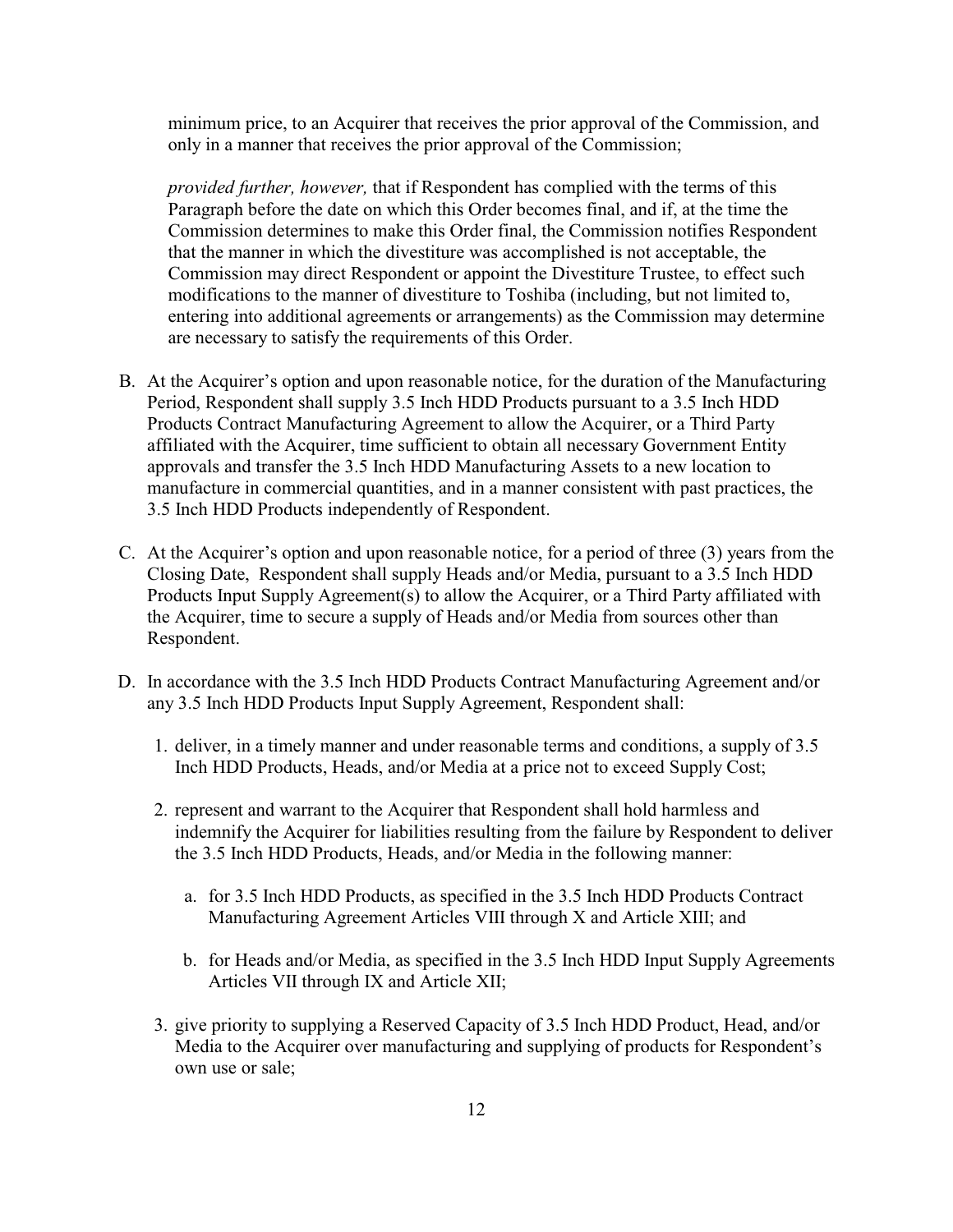- 4. during the term of any 3.5 Inch HDD Products Contract Manufacturing Agreement and/or 3.5 Inch HDD Input Supply Agreement, upon written request of the Acquirer or the Interim Monitor, make available to the Acquirer or the Interim Monitor all records that relate to the manufacture or supply of the 3.5 Inch HDD Products, Heads used in 3.5 Inch HDD Products, and/or Media used in 3.5 Inch HDD Products that are generated or created after the Closing Date; and
- 5. not seek, pursuant to any dispute resolution mechanism incorporated in any 3.5 Inch HDD Products Contract Manufacturing Agreement and/or 3.5 Inch HDD Input Supply Agreement, a result that would be inconsistent with the terms or the remedial purposes of this Order.
- E. Within twenty (20) days of the Closing Date, Respondent shall:
	- 1. submit to the Acquirer, at Respondent's expense, all 3.5 Inch HDD Products Business Records related to the 3.5 Inch HDD Products;
	- 2. deliver, in good faith, such 3.5 Inch HDD Products Business Records to the Acquirer;
		- a. in a timely manner, *i.e.*, as soon as practicable, avoiding any delays in transmission of the respective information; and
		- b. in a manner that ensures its completeness and accuracy and that fully preserves its usefulness;
	- 3. pending complete delivery of all such 3.5 Inch HDD Products Business Records to the Acquirer, provide the Acquirer and the Interim Monitor with access to all such 3.5 Inch HDD Products Business Records and employees who possess or are able to locate such information for the purposes of identifying the books, records, and files directly related to the 3.5 Inch HDD Products that contain such 3.5 Inch HDD Products Business Records and facilitating the delivery in a manner consistent with this Order;
	- 4. not use, directly or indirectly, any Confidential Business Information related to the research, development, manufacturing, marketing, or sale of the 3.5 Inch HDD Products other than as necessary to comply with the following:
		- a. the requirements of this Order;
		- b. Respondent's obligations to the Acquirer under the terms of any Remedial Agreement related to the 3.5 Inch HDD Products; or
		- c. applicable Law;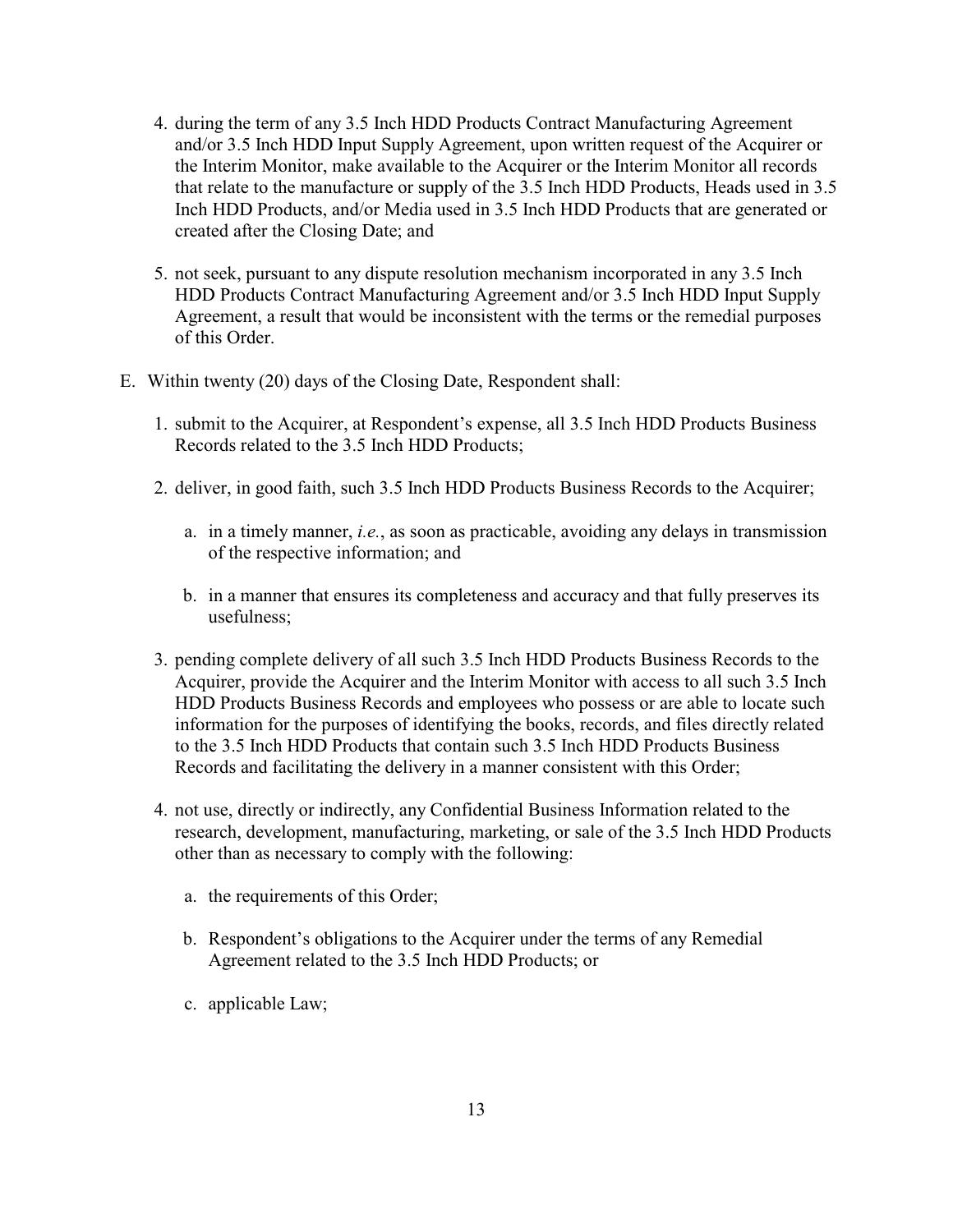- 5. not disclose or convey any Confidential Business Information, directly or indirectly, to any Person except the Acquirer or other Persons specifically authorized by such Acquirer to receive such information; and
- 6. not provide, disclose or otherwise make available, directly or indirectly, any Confidential Business Information related to 3.5 Inch HDD Products to employees associated with Respondent's own 3.5 Inch HDD business;

*provided, however,* that Respondent may use any Intellectual Property or Know-How that is conveyed or licensed to Respondent or that Respondent retains the right to use pursuant to any Remedial Agreement; *provided further, however,* to the extent that the use of such Intellectual Property or Know-How involves disclosure of Confidential Business Information to another Person, such Person must agree to maintain the confidentiality of such Confidential Business Information under terms and in a manner consistent with the requirements of this Order.

F. Not later than thirty (30) days after the Closing Date, Respondent shall provide written notification of the restrictions on the use and disclosure of the Confidential Business Information by Respondent's personnel to all 3.5 Inch HDD Products Business Employee and all 3.5 Inch HDD Products Business Firewalled Employees. Respondent shall:

.

- 1. give such notification by e-mail with return receipt requested or similar transmission and keep a file of such receipts for one (1) year after the Closing Date;
- 2. maintain complete records of all such agreements at Respondent's corporate headquarters and provide an officer's certification to the Commission stating that such acknowledgment program has been implemented and is being complied with; and
- 3. shall provide an Acquirer with copies of all certifications, notifications, and reminders sent to Respondent's personnel.
- G. Respondent shall require, as a condition of continued employment post-divestiture of the assets required to be divested pursuant to this Order, that each 3.5 Inch HDD Products Business Firewalled Employee retained by Respondent, the direct supervisor of any such employee, and any other employee retained by Respondent and designated by the Interim Monitor sign a confidentiality agreement pursuant to which such employee shall be required to maintain all Confidential Business Information strictly confidential, including the nondisclosure of such information to any other employee, executive or other personnel of Respondent (other than as necessary to comply with the requirements of this Order).
- H. Any 3.5 Inch HDD Products Business Firewalled Employee identified in Paragraph I.K.3, as a condition of continued employment by Respondent, shall be prohibited from working on Respondent's own 3.5 Inch HDD business for a period of six (6) months after such employee ceases to work with the Acquirer.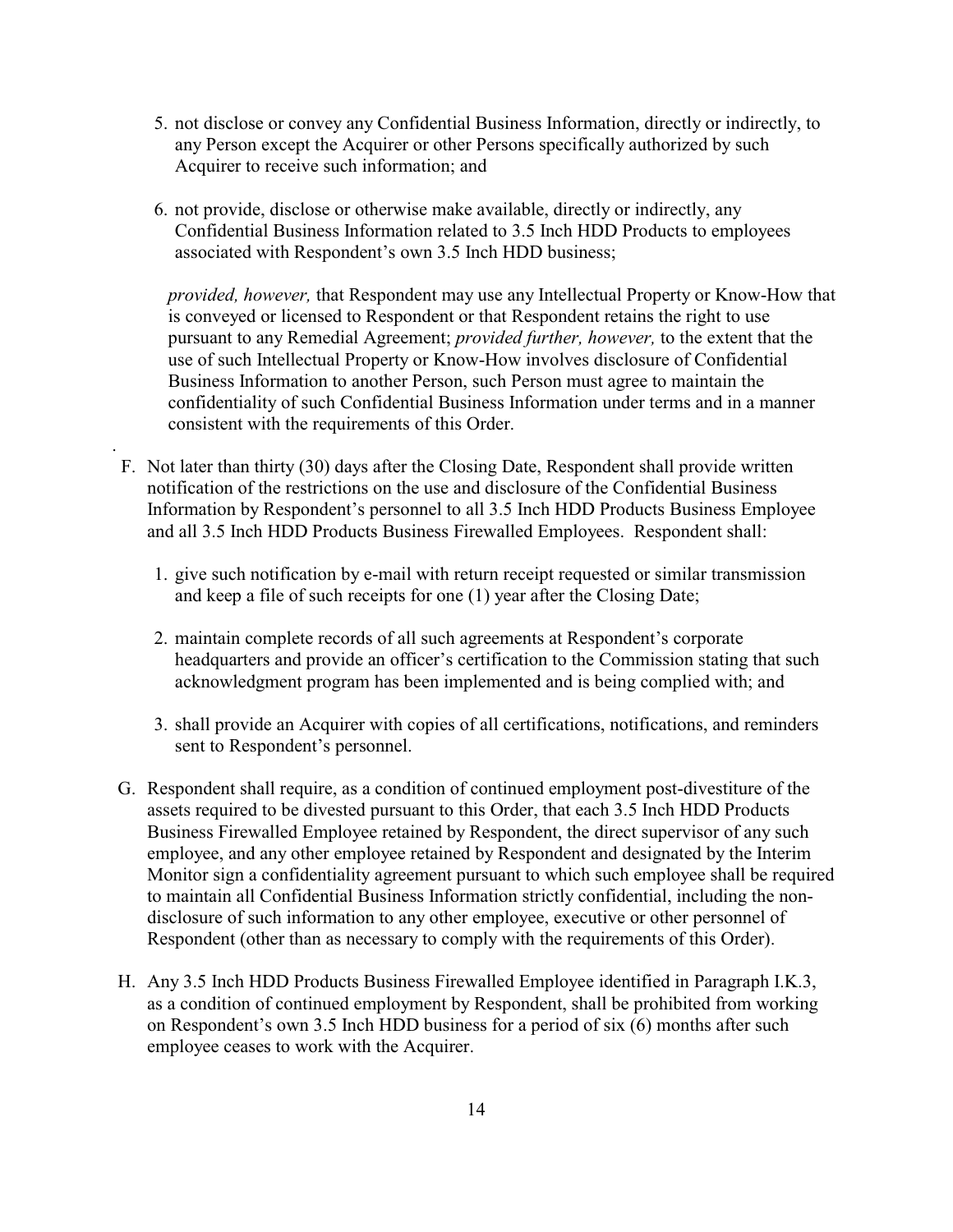- I. For the duration of the Employee Access Period and within ten (10) days of request by the Acquirer, Respondent shall, to the extent permitted by law, provide to the Acquirer or proposed Acquirer, the following information regarding each 3.5 Inch HDD Products Business Employee whose duties relate to the 3.5 Inch HDD Products Business:
	- 1. name, job title or position, date of hire, and effective service date;
	- 2. a specific description of the employee's responsibilities;
	- 3. the base salary or current wages;
	- 4. the most recent bonus paid, aggregate annual compensation for the last fiscal year, value of vested and unvested deferred compensation including when any unvested portions are due to vest, and current target or guaranteed bonus, if any;
	- 5. employment status (*i.e.,* active or on leave or disability; full-time or part-time);
	- 6. any other material terms and conditions of employment in regard to such employee that are not otherwise generally available to similarly situated employees; and
	- 7. at the option of the Acquirer, copies of all employee benefit plans and summary plan descriptions (if any) applicable to the relevant employees.
- J. For the duration of the Employee Access Period, Respondent shall not interfere with the hiring or employing by the Acquirer of the 3.5 Inch HDD Products Business Employees, and shall remove any contractual impediments within the control of Respondents that may deter these employees from accepting employment with the Acquirer, including, but not limited to, any non-compete provisions of employment or other contracts with Respondents that would affect the ability of those individuals to be employed by the Acquirer. In addition, Respondent shall not make any counteroffer to a 3.5 Inch HDD Products Business Employee who receives a written offer of employment from the Acquirer; *provided, however*, this Paragraph shall not prohibit Respondent from continuing to employ any 3.5 Inch HDD Products Business Employee under the terms of such employee's employment with Respondent prior to the date of the written offer of employment from the Acquirer to such employee.
- K. Respondent shall provide reasonable financial incentives to the 3.5 Inch HDD Products Business Key Employees as needed to facilitate the employment of such employees by the Acquirer.
- L. For a period of one (1) year following the Employee Access Period, Respondent shall not, directly or indirectly, solicit, induce, or attempt to solicit or induce any 3.5 Inch HDD Products Business Employee(s) who have accepted offers of employment with the Acquirer to terminate his or her employment relationship with the Acquirer; *provided, however,* a violation of this provision will not occur if: (1) the 3.5 Inch HDD Products Business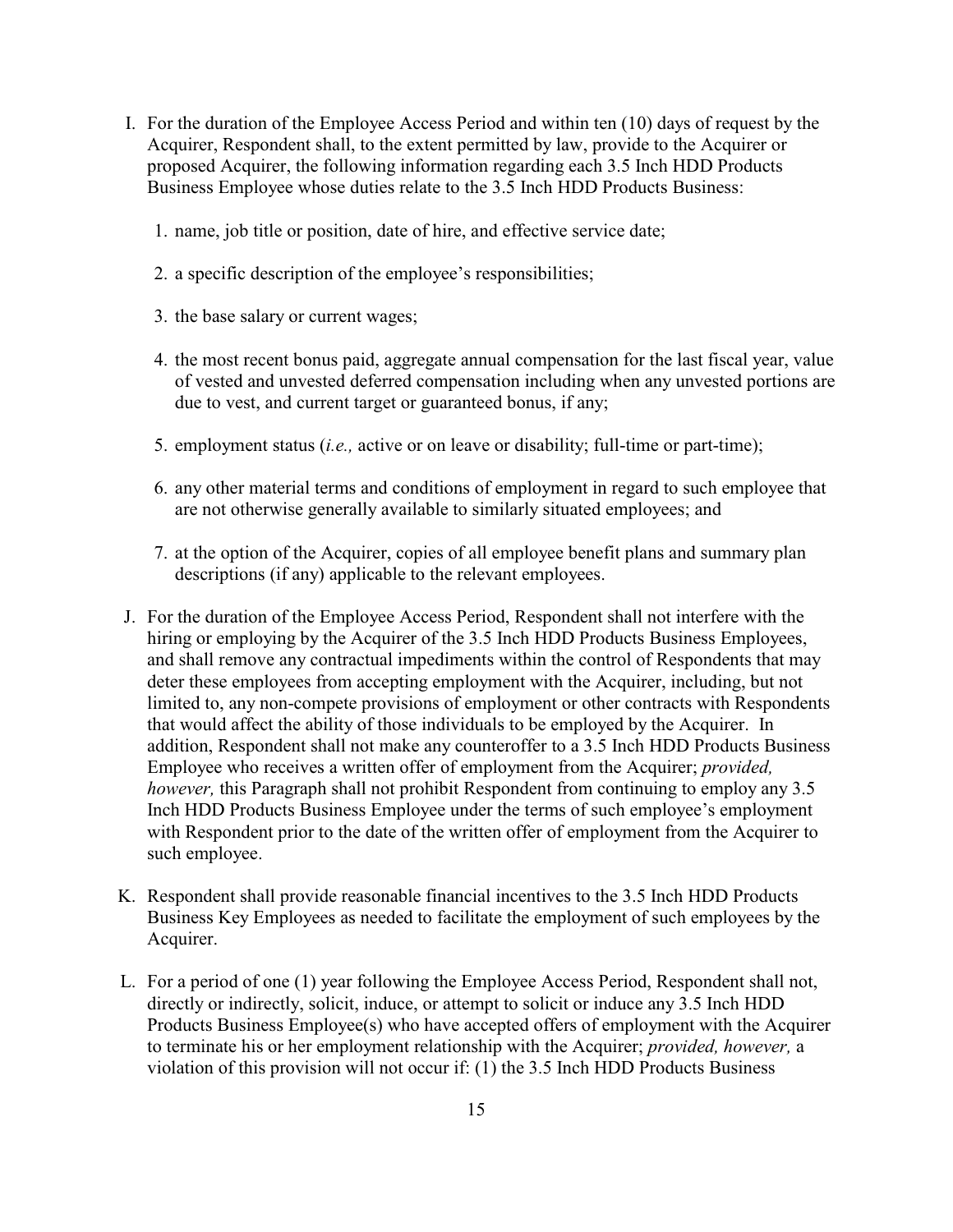Employee's employment has been terminated by the Acquirer; (2) Respondent may make general advertisements for employees including, but not limited to, in newspapers, trade publications, websites, or other media not targeted specifically at Acquirer's employees; or (3) a 3.5 Inch HDD Products Business Employee independently applies for employment with Respondent, as long as such employee was not solicited by Respondent.

- M. During the Transition Services Period, Respondent shall provide, at no greater than Direct Cost, assistance from knowledgeable employees of Respondent in the transfer of the 3.5 Inch HDD Products Business Assets from Respondent to the Acquirer in a timely and orderly manner pursuant to a Transition Services Agreement.
- N. Until Respondent completes the divestiture required by Paragraph II.A, Respondent:
	- 1. shall take such actions as necessary to:
		- a. maintain the full economic viability and marketability of the 3.5 Inch HDD Products Business;
		- b. minimize any risk of loss of competitive potential for such business;
		- c. prevent the destruction, removal, wasting, deterioration, or impairment of any of the assets related to the 3.5 Inch HDD Products Business;
		- d. ensure the assets required to be divested are transferred and delivered to the Acquirer in a manner without disruption, delay, or impairment of the 3.5 Inch HDD Products Business; and
	- 2. shall not sell, transfer, encumber or otherwise impair the assets required to be divested (other than in the manner prescribed in this Order) nor take any action that lessens the full economic viability, marketability, or competitiveness of the 3.5 Inch HDD Products Business.
- O. The purpose of the divestiture of the 3.5 Inch HDD Products Business and the related obligations imposed on Respondent by this Order is:
	- 1. to ensure the continued use of such assets in the research, development, manufacture, and sale of the 3.5 Inch HDD Products within the Geographic Territory; and
	- 2. to remedy the lessening of competition resulting from the Acquisition as alleged in the Commission's Complaint in a timely and sufficient manner.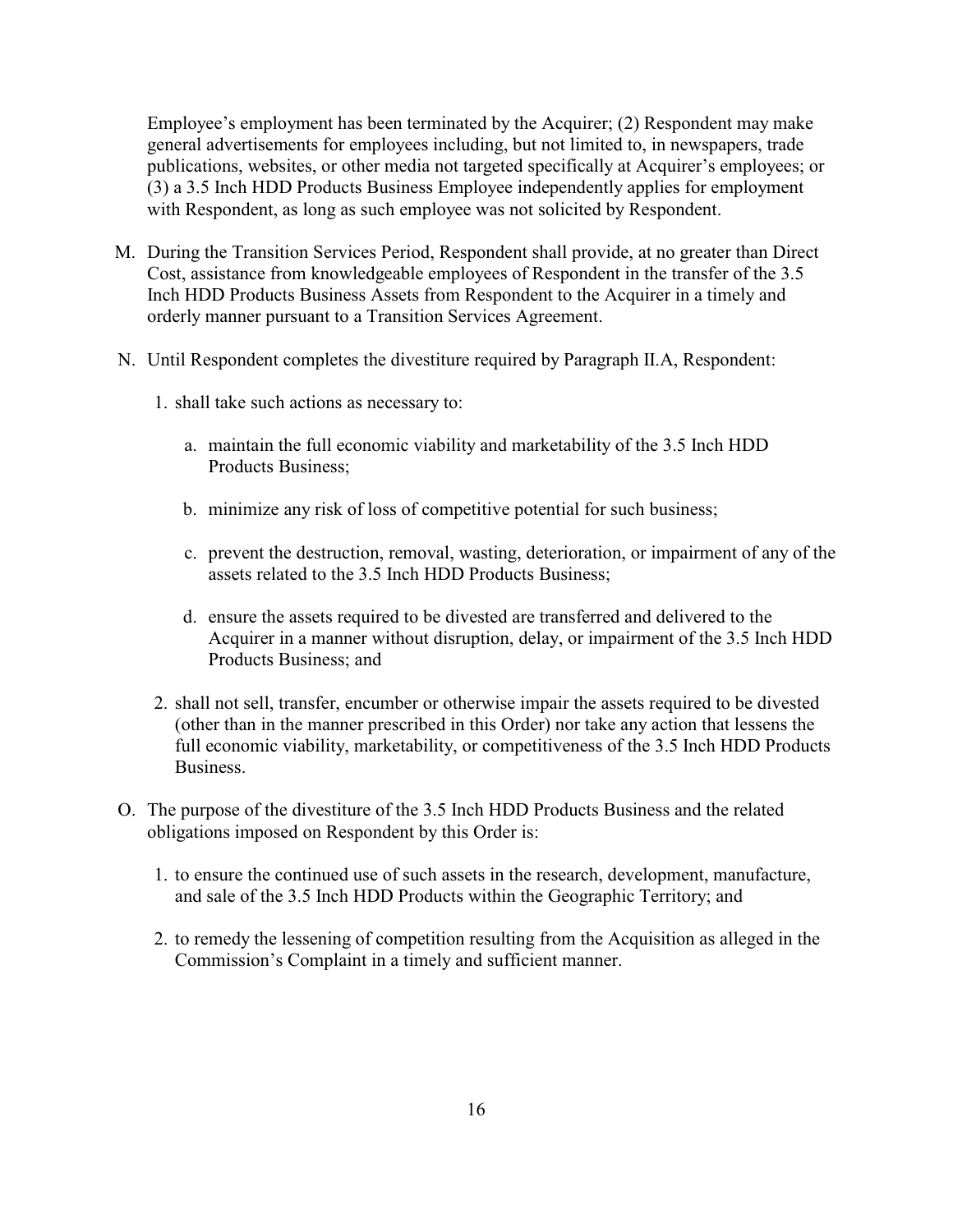### **III.**

### **IT IS FURTHER ORDERED** that:

- A. The Commission may appoint an Interim Monitor to assure that Respondent expeditiously complies with all of its obligations and performs all of its responsibilities as required by this Order, the Order to Maintain Assets, and any Remedial Agreement.
- B. The Commission appoints ING Financial Markets LLC ("ING") as Interim Monitor and approves the Monitor Agreement between ING and Respondent which agreement, *inter alia,* names Philip Comerford, Jr., as ING designated Project Manager.
- C. No later than one (1) day after the Closing Date, Respondent shall, pursuant to the Monitor Agreement and to this Order, transfer to the Interim Monitor all the rights, powers, and authorities necessary to permit the Interim Monitor to perform their duties and responsibilities in a manner consistent with the purposes of this Order.
- D. The Interim Monitor shall serve until the later of (1) the Transition Services Period or (2) the termination of all Respondent's obligations under all Remedial Agreements; *provided, however,* the Commission may extend or modify this period as may be necessary to accomplish the purposes of this Order and the Order to Maintain Assets.
- E. In the event a substitute Interim Monitor is required, the Commission shall select the Interim Monitor, subject to the consent of Respondent, which consent shall not be unreasonably withheld. If Respondent has not opposed, in writing, including the reasons for opposing, the selection of a proposed Interim Monitor within ten (10) days after notice by the staff of the Commission to Respondent of the identity of any proposed Interim Monitor, Respondent shall be deemed to have consented to the selection of the proposed Interim Monitor. Not later than ten (10) days after appointment of a substitute Interim Monitor, Respondent shall execute an agreement that, subject to the prior approval of the Commission, confers on the Interim Monitor all the rights and powers necessary to permit the Interim Monitor to monitor Respondent's compliance with the terms of this Order, the Order to Maintain Assets, and the Remedial Agreements in a manner consistent with the purposes of this Order.
- F. Respondent shall consent to the following terms and conditions regarding the powers, duties, authorities, and responsibilities of the Interim Monitor:
	- 1. the Interim Monitor shall have the power and authority to monitor Respondent's compliance with the terms of this Order, the Order to Maintain Assets, and the Remedial Agreements, and shall exercise such power and authority and carry out the duties and responsibilities of the Interim Monitor in a manner consistent with the purposes of this Order and in consultation with the Commission, including, but not limited to: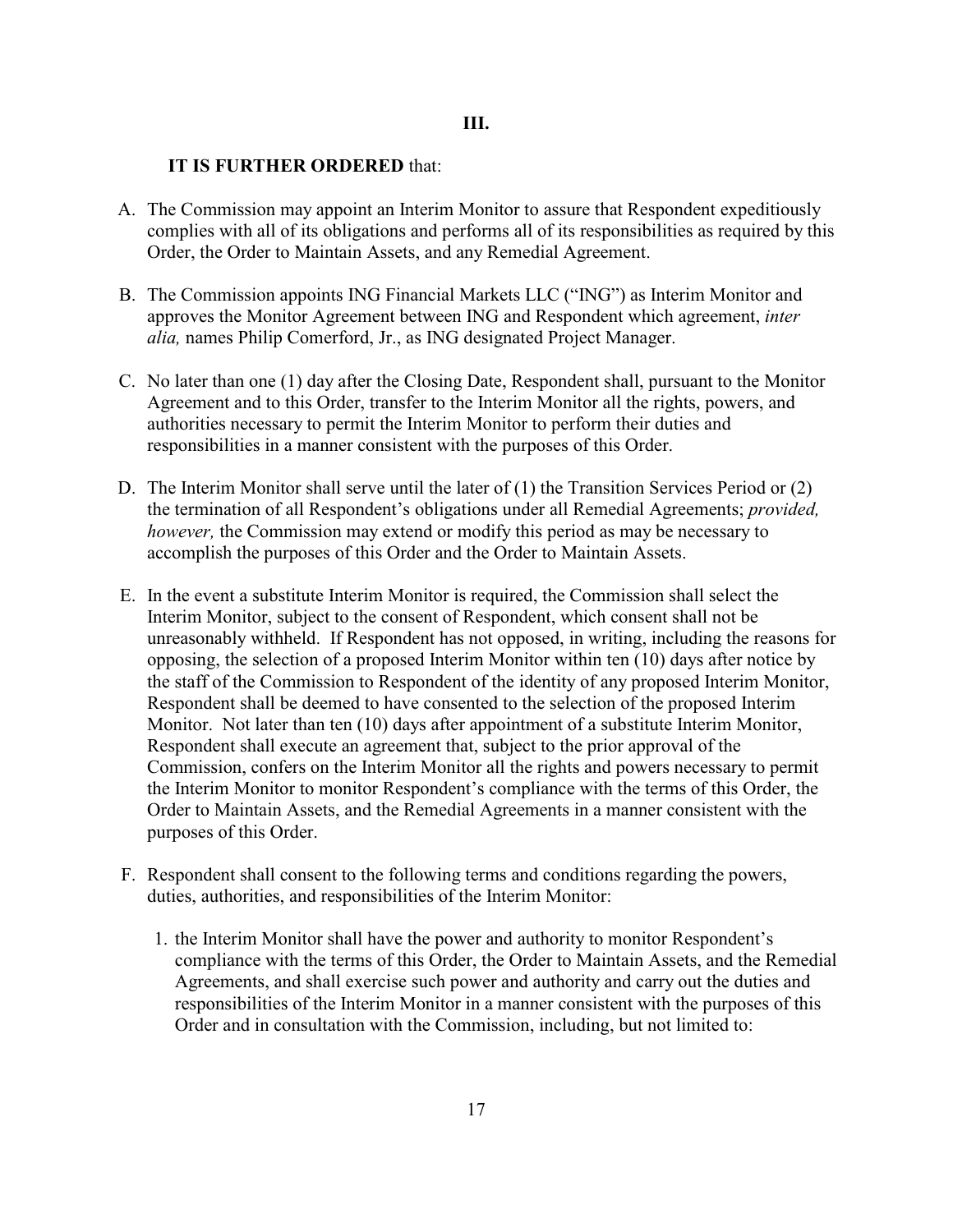- a. assuring that Respondent expeditiously complies with all of its obligations and perform all of its responsibilities as required by the this Order, the Order to Maintain Assets, and the Remedial Agreements;
- b. monitoring any Transition Services Agreement;
- c. assuring that Confidential Business Information is not received or used by Respondent or the Acquirer, except as allowed in this Order and in the Order to Maintain Assets, in this matter.
- 2. the Interim Monitor shall act in a fiduciary capacity for the benefit of the Commission.
- 3. the Interim Monitor shall serve for such time as is necessary to monitor Respondent's compliance with the provisions of this Order, the Order to Maintain Assets, and the Remedial Agreements.
- 4. subject to any demonstrated legally recognized privilege, the Interim Monitor shall have full and complete access to Respondent's personnel, books, documents, records kept in the ordinary course of business, facilities and technical information, and such other relevant information as the Interim Monitor may reasonably request, related to Respondent's compliance with its obligations under this Order, the Order to Maintain Assets, and the Remedial Agreements. Respondent shall cooperate with any reasonable request of the Interim Monitor and shall take no action to interfere with or impede the Interim Monitor's ability to monitor Respondent's compliance with this Order, the Order to Maintain Assets, and the Remedial Agreements.
- 5. the Interim Monitor shall serve, without bond or other security, at the expense of Respondent on such reasonable and customary terms and conditions as the Commission may set. The Interim Monitor shall have authority to employ, at the expense of Respondent, such consultants, accountants, attorneys and other representatives and assistants as are reasonably necessary to carry out the Interim Monitor's duties and responsibilities. The Interim Monitor shall account for all expenses incurred, including fees for services rendered, subject to the approval of the Commission.
- 6. Respondent shall indemnify the Interim Monitor and hold the Interim Monitor harmless against any losses, claims, damages, liabilities, or expenses arising out of, or in connection with, the performance of the Interim Monitor's duties, including all reasonable fees of counsel and other reasonable expenses incurred in connection with the preparations for, or defense of, any claim, whether or not resulting in any liability, except to the extent that such losses, claims, damages, liabilities, or expenses result from malfeasance, gross negligence, willful or wanton acts, or bad faith by the Interim Monitor.
- 7. Respondent shall report to the Interim Monitor in accordance with the requirements of this Order and/or as otherwise provided in any agreement approved by the Commission.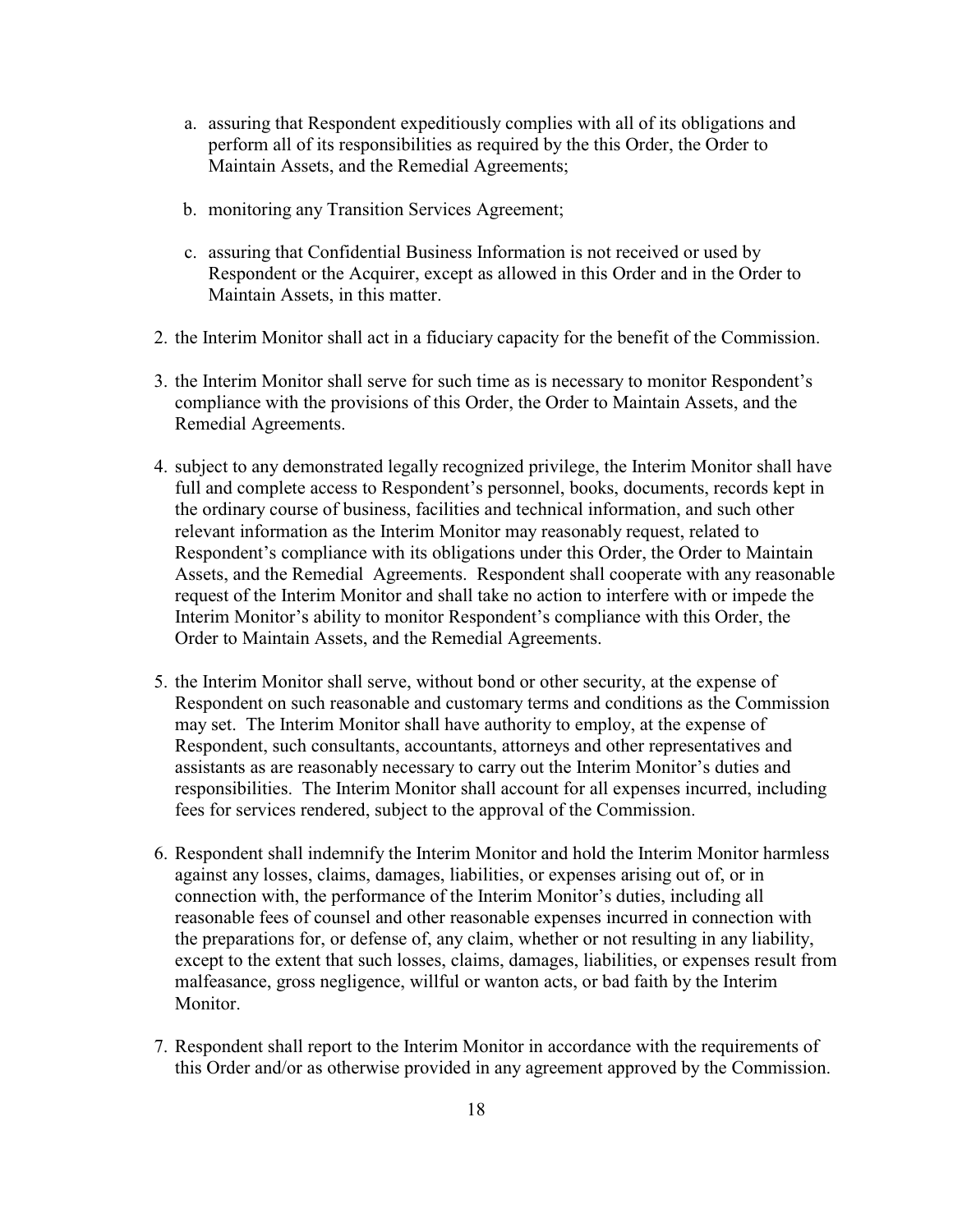The Interim Monitor shall evaluate the reports submitted to the Interim Monitor by Respondent, and any reports submitted by the Acquirer with respect to the performance of Respondent's obligations under this Order, the Order to Maintain Assets, and the Remedial Agreements.

- 8. Within one (1) month from the date the Interim Monitor is appointed pursuant to this paragraph, every sixty (60) days thereafter, and otherwise as requested by the Commission, the Interim Monitor shall report in writing to the Commission concerning performance by Respondent of its obligations under this Order, the Order to Maintain Assets, and the Remedial Agreements.
- 9. Respondent may require the Interim Monitor and each of the Interim Monitor's consultants, accountants, attorneys, and other representatives and assistants to sign a customary confidentiality agreement; Provided, however, such agreement shall not restrict the Interim Monitor from providing any information to the Commission.
- G. The Commission may, among other things, require the Interim Monitor and each of the Interim Monitor's consultants, accountants, attorneys, and other representatives and assistants to sign an appropriate confidentiality agreement Relating To Commission materials and information received in connection with the performance of the Interim Monitor's duties.
- H. If the Commission determines that the Interim Monitor has ceased to act or failed to act diligently, the Commission may appoint a substitute Interim Monitor in the same manner as provided in this Paragraph III.
- I. The Commission may on its own initiative, or at the request of the Interim Monitor, issue such additional orders or directions as may be necessary or appropriate to assure compliance with the requirements of this Order, the Order to Maintain Assets, and the Remedial Agreements.
- J. An Interim Monitor appointed pursuant to this Order may be the same Person appointed as a trustee pursuant to Paragraph IV of this Order and may be the same Person appointed as Interim Monitor under the Order to Maintain Assets.

### **IV.**

#### **IT IS FURTHER ORDERED** that:

A. If Respondent has not divested, absolutely and in good faith and with the Commission's prior approval, all of the 3.5 Inch HDD Products Business Assets pursuant to Paragraph II of this Order, the Commission may appoint a trustee to divest, license, transfer and/or grant any of the 3.5 Inch HDD Products Business Assets that have not been divested pursuant to Paragraph II of this Order in a manner that satisfies the requirements of Paragraph II of this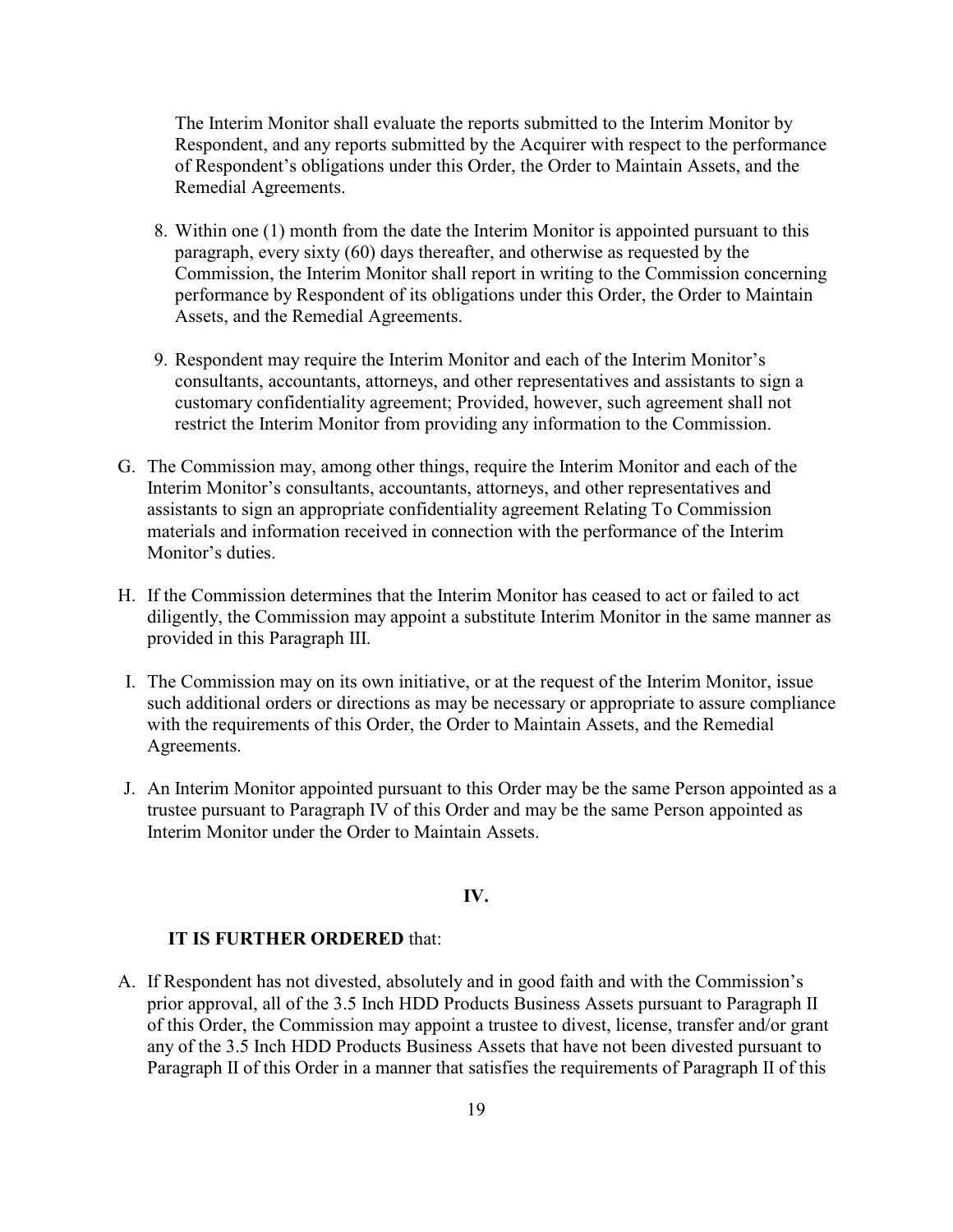Order. In the event that the Commission or the Attorney General brings an action pursuant to Section 5(*l*) of the Federal Trade Commission Act, 15 U.S.C. § 45(*l*), or any other statute enforced by the Commission, Respondent shall consent to the appointment of a trustee in such action to divest the relevant assets in accordance with the terms of this Order. Neither the appointment of a trustee nor a decision not to appoint a trustee under this Paragraph shall preclude the Commission or the Attorney General from seeking civil penalties or any other relief available to it, including a court-appointed trustee, pursuant to § 5(*l*) of the Federal Trade Commission Act, or any other statute enforced by the Commission, for any failure by Respondent to comply with this Order.

- B. The Commission shall select the trustee, subject to the consent of Respondent, which consent shall not be unreasonably withheld. The trustee shall be a Person with experience and expertise in acquisitions and divestitures. If Respondent has not opposed, in writing, including the reasons for opposing, the selection of any proposed trustee within ten (10) days after receipt of notice by the staff of the Commission to Respondent of the identity of any proposed trustee, Respondent shall be deemed to have consented to the selection of the proposed trustee.
- C. Within ten (10) days after appointment of a trustee, Respondent shall execute a trust agreement that, subject to the prior approval of the Commission, transfers to the trustee all rights and powers necessary to permit the trustee to effect the divestitures required by this Order.
- D. If a trustee is appointed by the Commission or a court pursuant to this Order, Respondent shall consent to the following terms and conditions regarding the trustee's powers, duties, authority, and responsibilities:
	- 1. subject to the prior approval of the Commission, the trustee shall have the exclusive power and authority to divest any of the 3.5 Inch HDD Products Business Assets that have not been divested pursuant to Paragraph II of this Order.
	- 2. the trustee shall have twelve (12) months from the date the Commission approves the trust agreement described herein to accomplish the divestiture, which shall be subject to the prior approval of the Commission. If, however, at the end of the twelve (12) month period, the trustee has submitted a divestiture plan or the Commission believes that the divestiture can be achieved within a reasonable time, the divestiture period may be extended by the Commission; *provided, however,* the Commission may extend the divestiture period only two (2) times.
	- 3. subject to any demonstrated legally recognized privilege, the trustee shall have full and complete access to the personnel, books, records, and facilities related to the relevant assets that are required to be divested by this Order and to any other relevant information, as the trustee may request. Respondent shall develop such financial or other information as the trustee may request and shall cooperate with the trustee. Respondent shall take no action to interfere with or impede the trustee's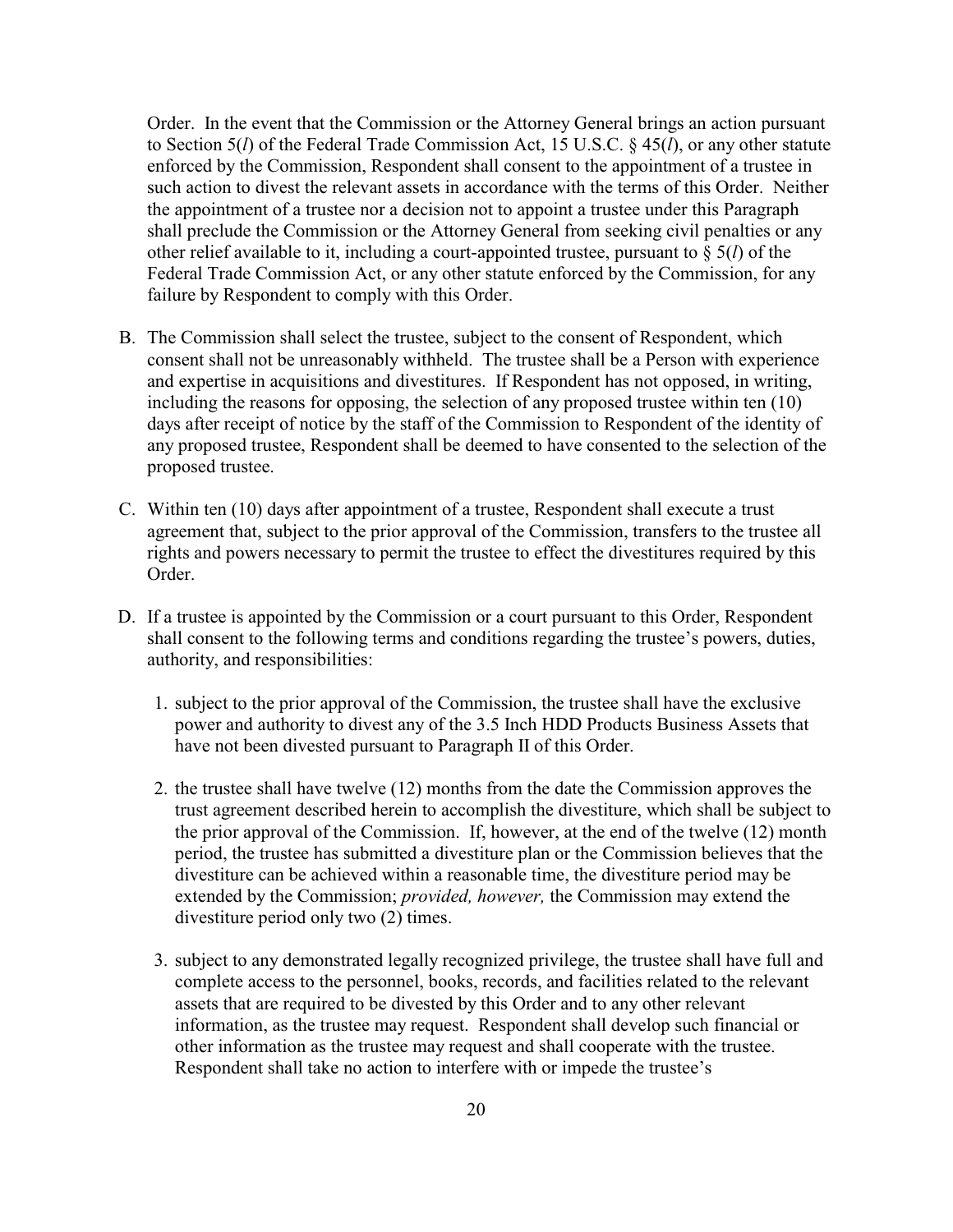accomplishment of the divestiture. Any delays in divestiture caused by Respondent shall extend the time for divestiture under this Paragraph IV in an amount equal to the delay, as determined by the Commission or, for a court-appointed trustee, by the court.

- 4. the trustee shall use commercially reasonable best efforts to negotiate the most favorable price and terms available in each contract that is submitted to the Commission, subject to Respondent's absolute and unconditional obligation to divest expeditiously and at no minimum price. The divestiture shall be made in the manner and to an Acquirer or Acquirers that receives the prior approval of the Commission, as required by this Order; *provided, however,* if the trustee receives bona fide offers for particular assets from more than one acquiring entity, and if the Commission determines to approve more than one such acquiring entity for such assets, the trustee shall divest the assets to the acquiring entity selected by Respondent from among those approved by the Commission; *provided further, however,* that Respondent shall select such entity within five (5) days of receiving notification of the Commission's approval.
- 5. the trustee shall serve, without bond or other security, at the cost and expense of Respondent, on such reasonable and customary terms and conditions as the Commission or a court may set. The trustee shall have the authority to employ, at the cost and expense of Respondent, such consultants, accountants, attorneys, investment bankers, business brokers, appraisers, and other representatives and assistants as are necessary to carry out the trustee's duties and responsibilities. The trustee shall account for all monies derived from the divestiture and all expenses incurred. After approval by the Commission and, in the case of a court-appointed trustee, by the court, of the account of the trustee, including fees for the trustee's services, all remaining monies shall be paid at the direction of Respondent, and the trustee's power shall be terminated. The compensation of the trustee shall be based at least in significant part on a commission arrangement contingent on the divestiture of all of the relevant assets that are required to be divested by this Order.
- 6. Respondent shall indemnify the trustee and hold the trustee harmless against any losses, claims, damages, liabilities, or expenses arising out of, or in connection with, the performance of the trustee's duties, including all reasonable fees of counsel and other expenses incurred in connection with the preparation for, or defense of, any claim, whether or not resulting in any liability, except to the extent that such losses, claims, damages, liabilities, or expenses result from malfeasance, gross negligence, willful or wanton acts, or bad faith by the trustee.
- 7. the trustee shall have no obligation or authority to operate or maintain the relevant assets required to be divested by this Order.
- 8. the trustee shall report in writing to Respondent and to the Commission every sixty (60) days concerning the trustee's efforts to accomplish the divestiture.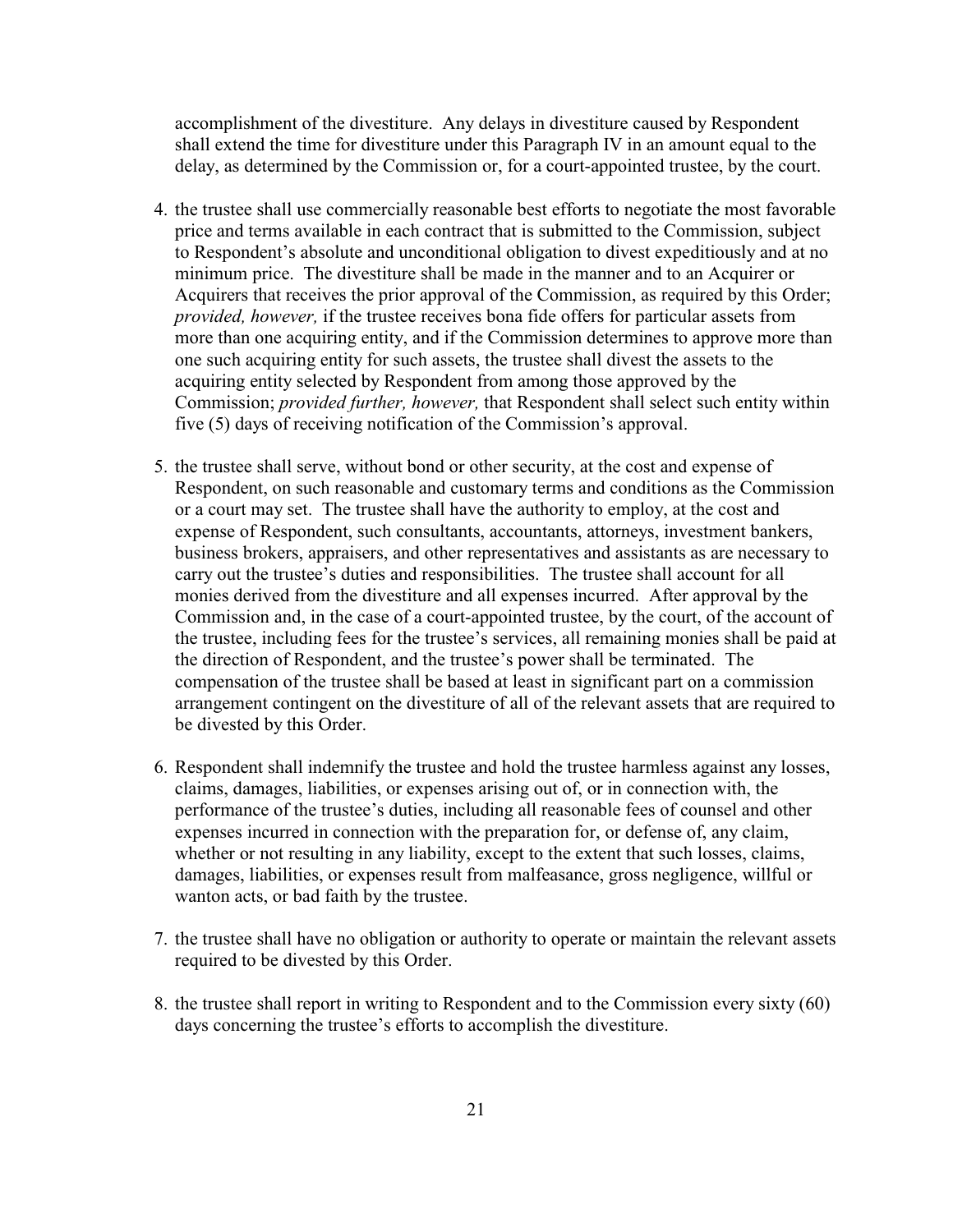- 9. Respondent may require the trustee and each of the trustee's consultants, accountants, attorneys, and other representatives and assistants to sign a customary confidentiality agreement; *provided, however,* such agreement shall not restrict the trustee from providing any information to the Commission.
- E. If the Commission determines that a trustee has ceased to act or failed to act diligently, the Commission may appoint a substitute trustee in the same manner as provided in this Paragraph IV.
- F. The Commission or, in the case of a court-appointed trustee, the court, may on its own initiative or at the request of the trustee issue such additional orders or directions as may be necessary or appropriate to accomplish the divestiture required by this Order.
- G. The trustee appointed pursuant to this Paragraph may be the same Person appointed as the Interim Monitor pursuant to the relevant provisions of this Order or the Order to Maintain Assets.

### **V.**

### **IT IS FURTHER ORDERED** that:

- A. Within five (5) days after the Acquisition Date, Respondent shall submit to the Commission a letter certifying the date on which the Acquisition occurred.
- B. Respondent shall submit to the Commission and, if appointed, the Interim Monitor, a verified written report setting forth in detail the manner and form in which it intends to comply, are complying, and have complied with this Order:
	- 1. within thirty (30) days after the date this Order becomes final;
	- 2. every thirty (30) days thereafter until Respondent has fully divested, licensed, transferred and/or granted the 3.5 Inch HDD Products Business Assets to an Acquirer; and
	- 3. every six (6) months thereafter so long as Respondent has a continuing obligation under this Order and/or the Remedial Agreements to render services to the Acquirer.
- C. One (1) year from the date this Order becomes final, and annually for the next nine (9) years thereafter on the anniversary of the date this Order becomes final, Respondent shall submit to the Commission verified written reports setting forth in detail the manner and form in which it is complying and has complied with this Order, the Order to Maintain Assets, and the Remedial Agreements. Respondent shall submit at the same time a copy of these reports to the Interim Monitor.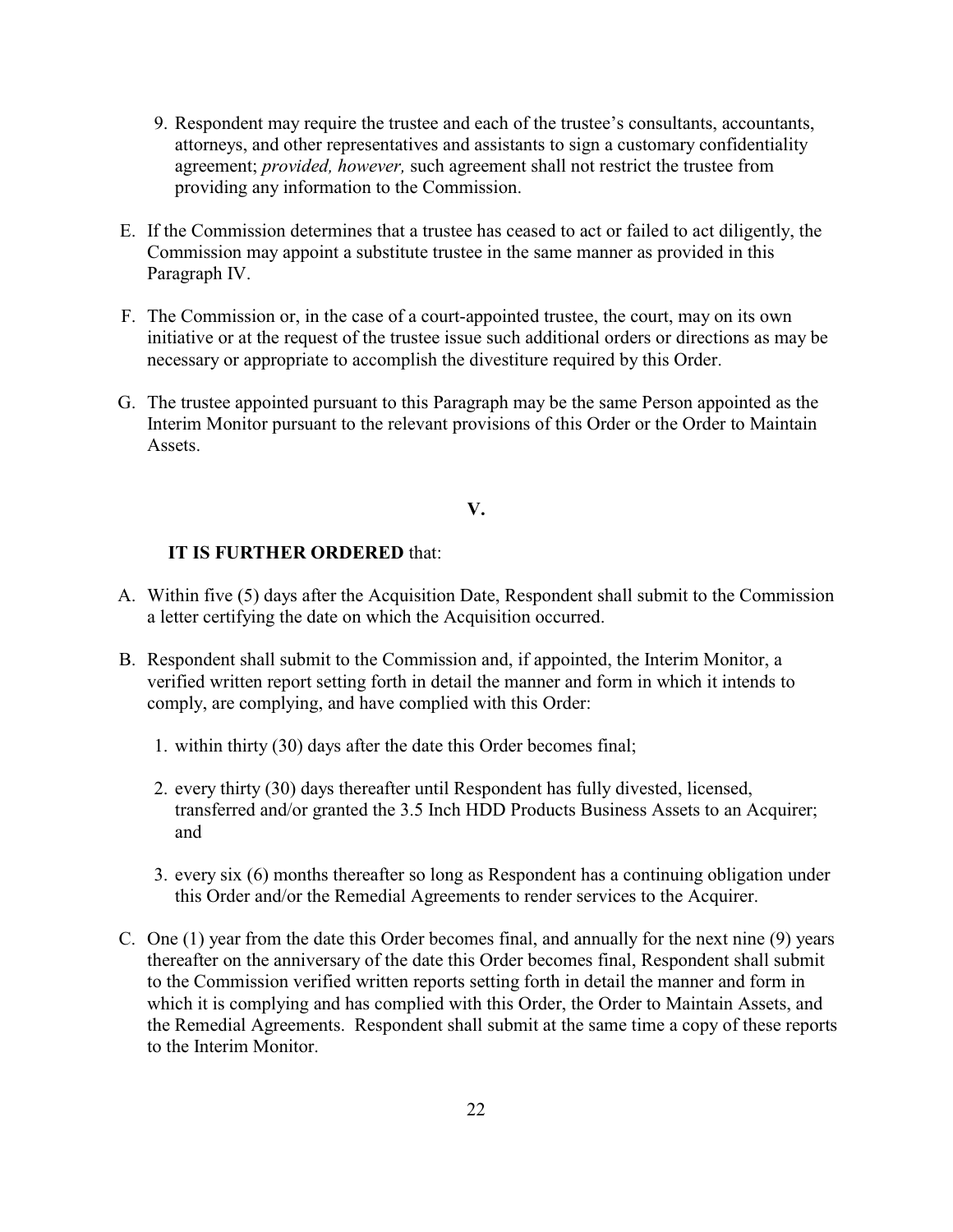**IT IS FURTHER ORDERED** that Respondent shall notify the Commission at least thirty (30) days prior to:

- A. any proposed dissolution of Respondent;
- B. any proposed acquisition, merger or consolidation of Respondent; or
- C. any other change in Respondent that may affect compliance obligations arising out of this Order, including but not limited to assignment, the creation or dissolution of subsidiaries, or any other change in Respondent.

#### **VII.**

**IT IS FURTHER ORDERED** that, for the purpose of determining or securing compliance with this Order, and subject to any legally recognized privilege, and upon written request with reasonable notice to Respondent, Respondent shall permit any duly authorized representative of the Commission:

- A. access, during office hours of Respondent and in the presence of counsel, to all facilities and access to inspect and copy all books, ledgers, accounts, correspondence, memoranda, and all other records and documents in the possession or under the control of Respondent related to compliance with this Order, which copying services shall be provided by Respondent at the request of the authorized representative(s) of the Commission and at the expense of Respondent; and
- B. upon five (5) days' notice to Respondent and without restraint or interference from Respondent, to interview officers, directors, or employees of Respondent, who may have counsel present, regarding such matters.

#### **VIII.**

**IT IS FURTHER ORDERED** that this Order shall terminate ten (10) years from the date the Order is made final.

By the Commission.

Donald S. Clark Secretary

SEAL ISSUED: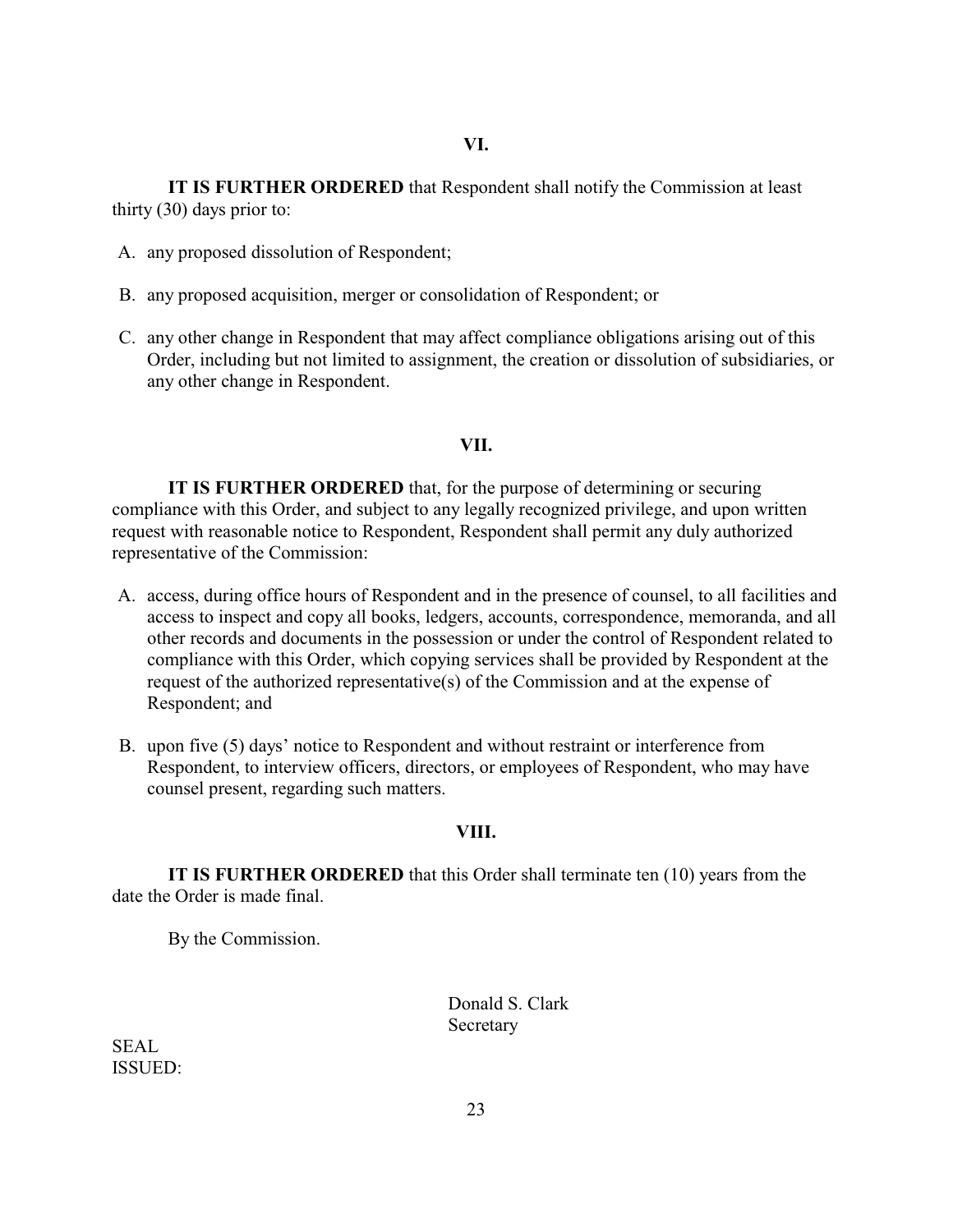## **Non-Public Confidential Appendix A 3.5 Inch HDD Products Contract Manufacturing Agreement**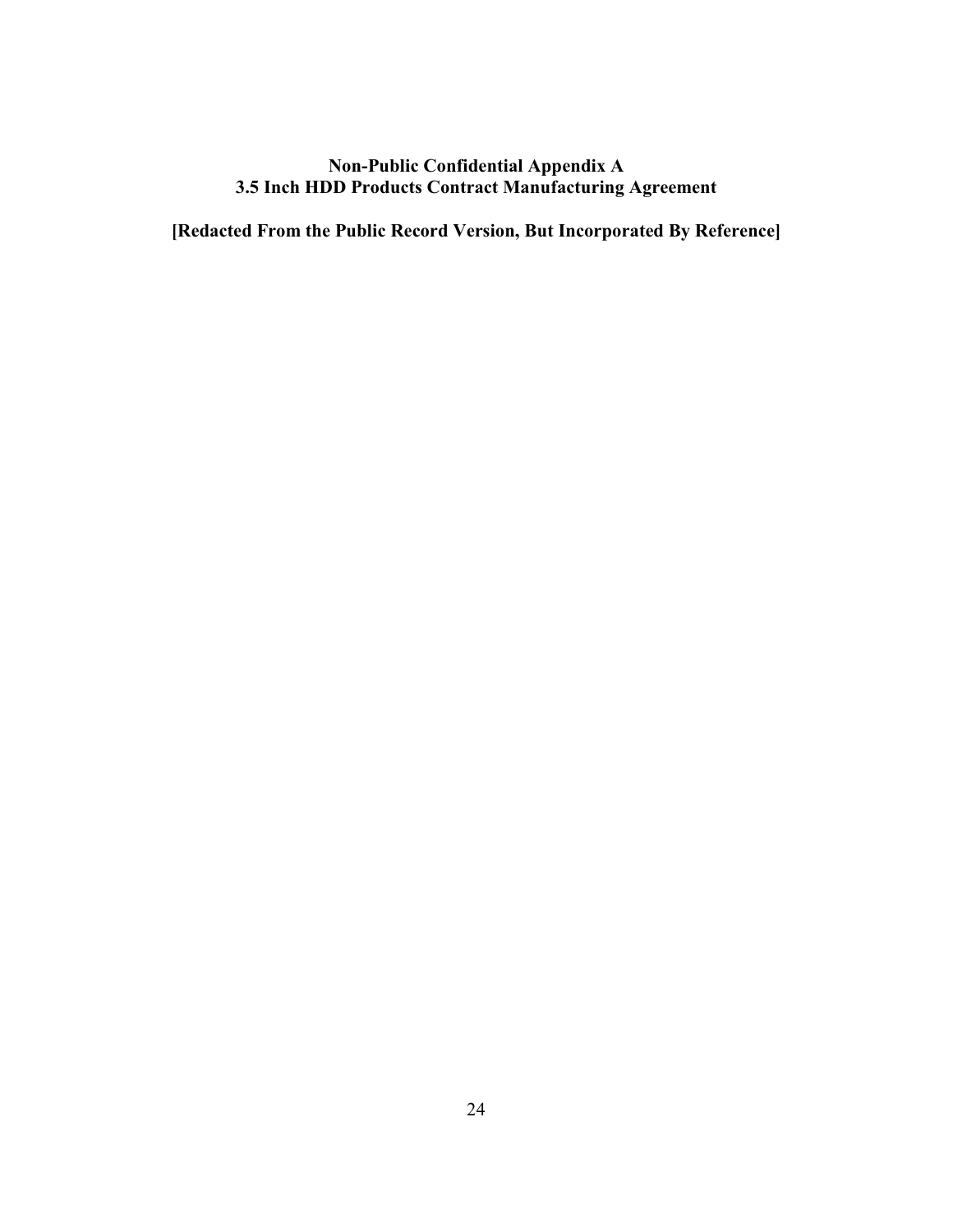## **Non-Public Confidential Appendix B 3.5 Inch HDD Products Business Key Employees**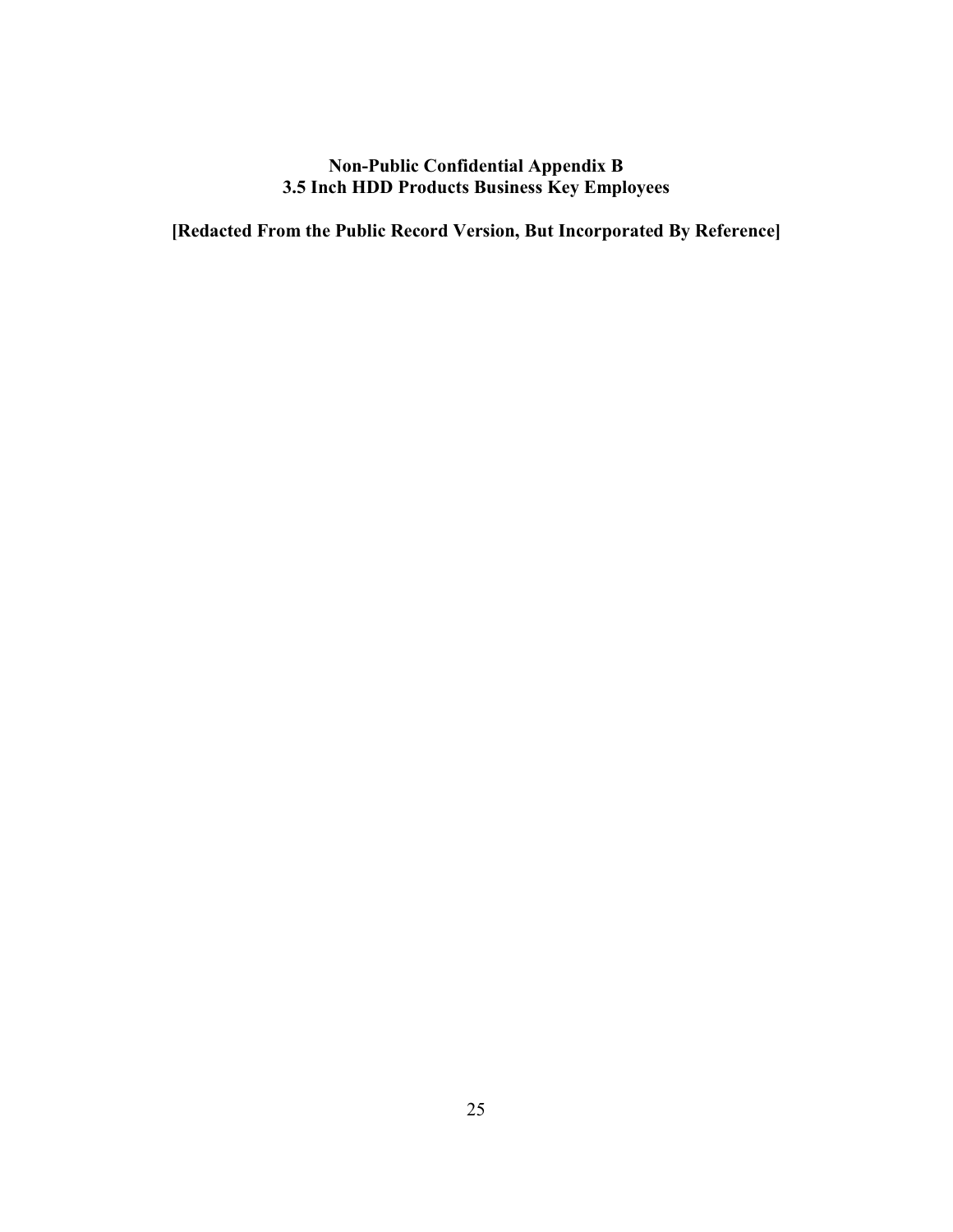# **Non-Public Confidential Appendix C Heads Supply Agreement**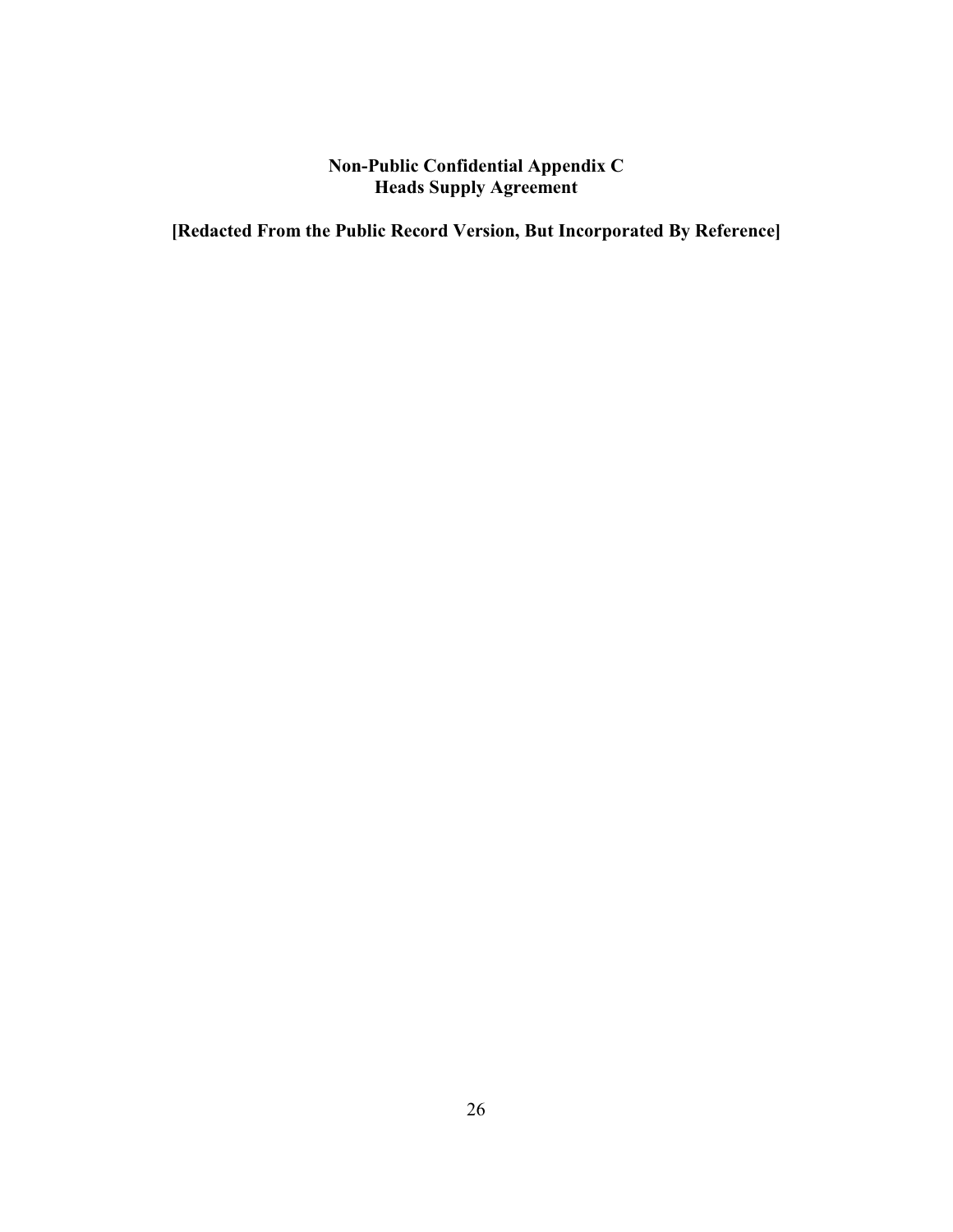# **Non-Public Confidential Appendix D Media Supply Agreement**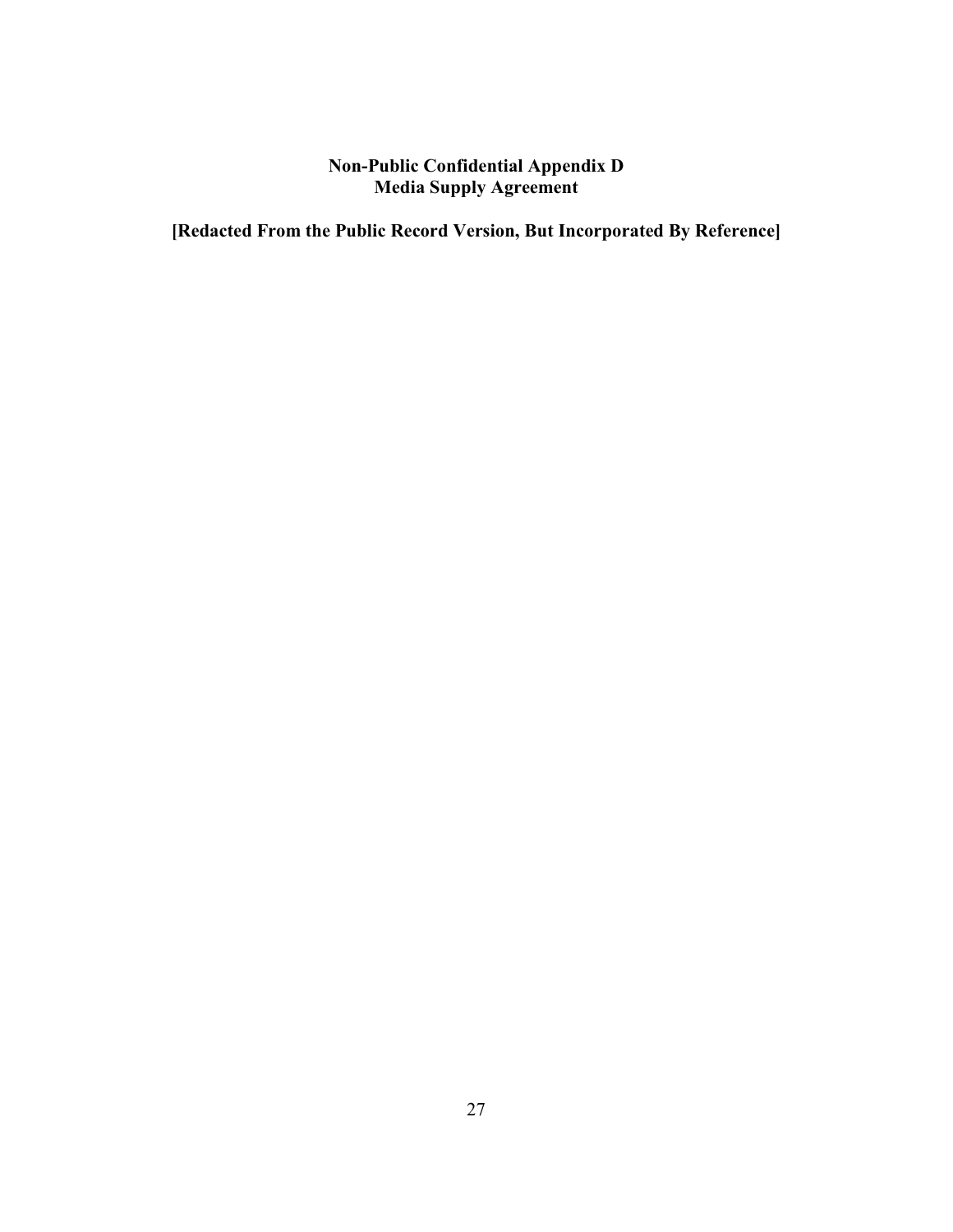# **Non-Public Confidential Appendix E Monitor Agreement**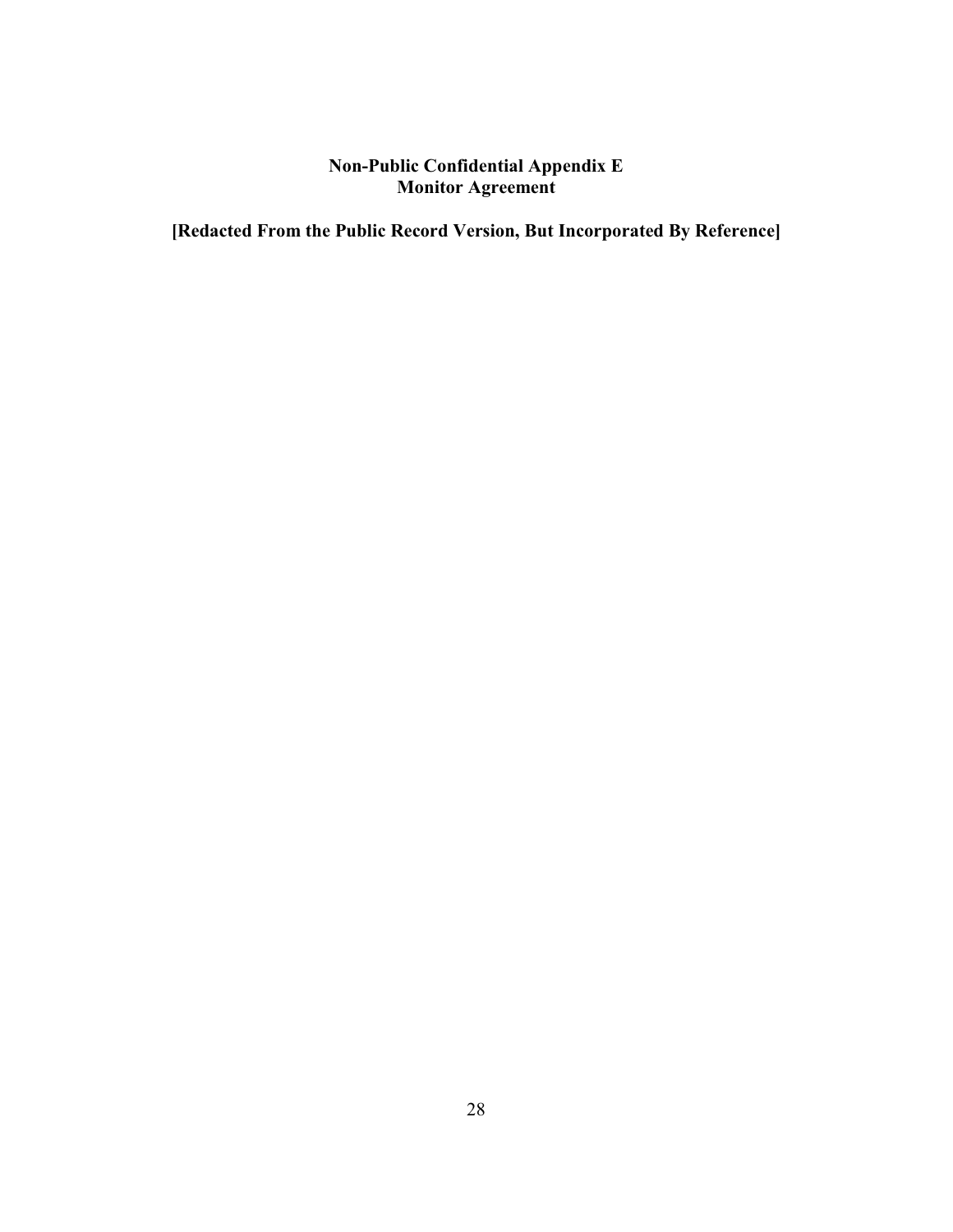**Non-Public Confidential Appendix F Toshiba Cross-License Agreement**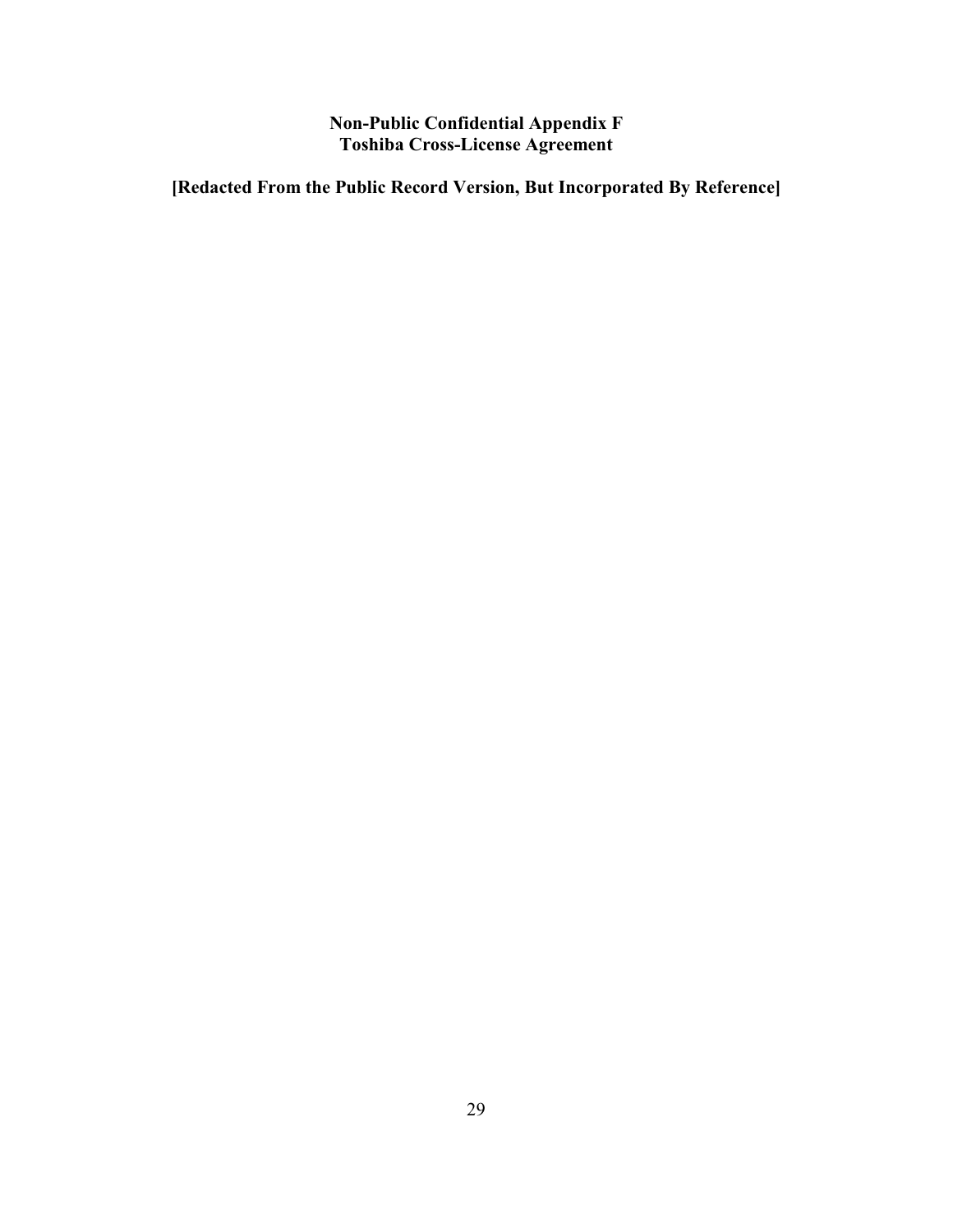# **Non-Public Confidential Appendix G Transition Services Agreement**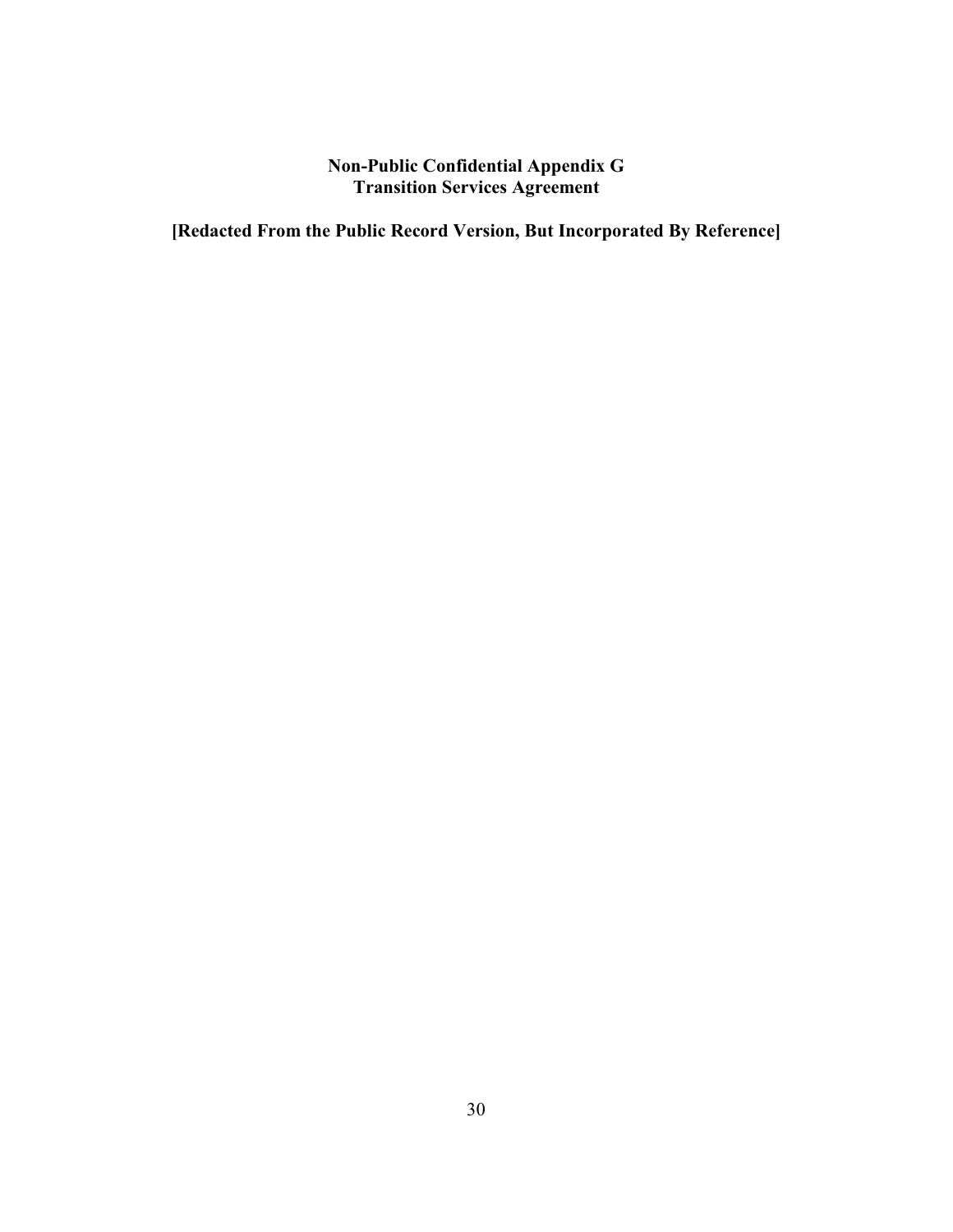## **Non-Public Confidential Appendix H WD-Toshiba Asset Purchase Agreement**